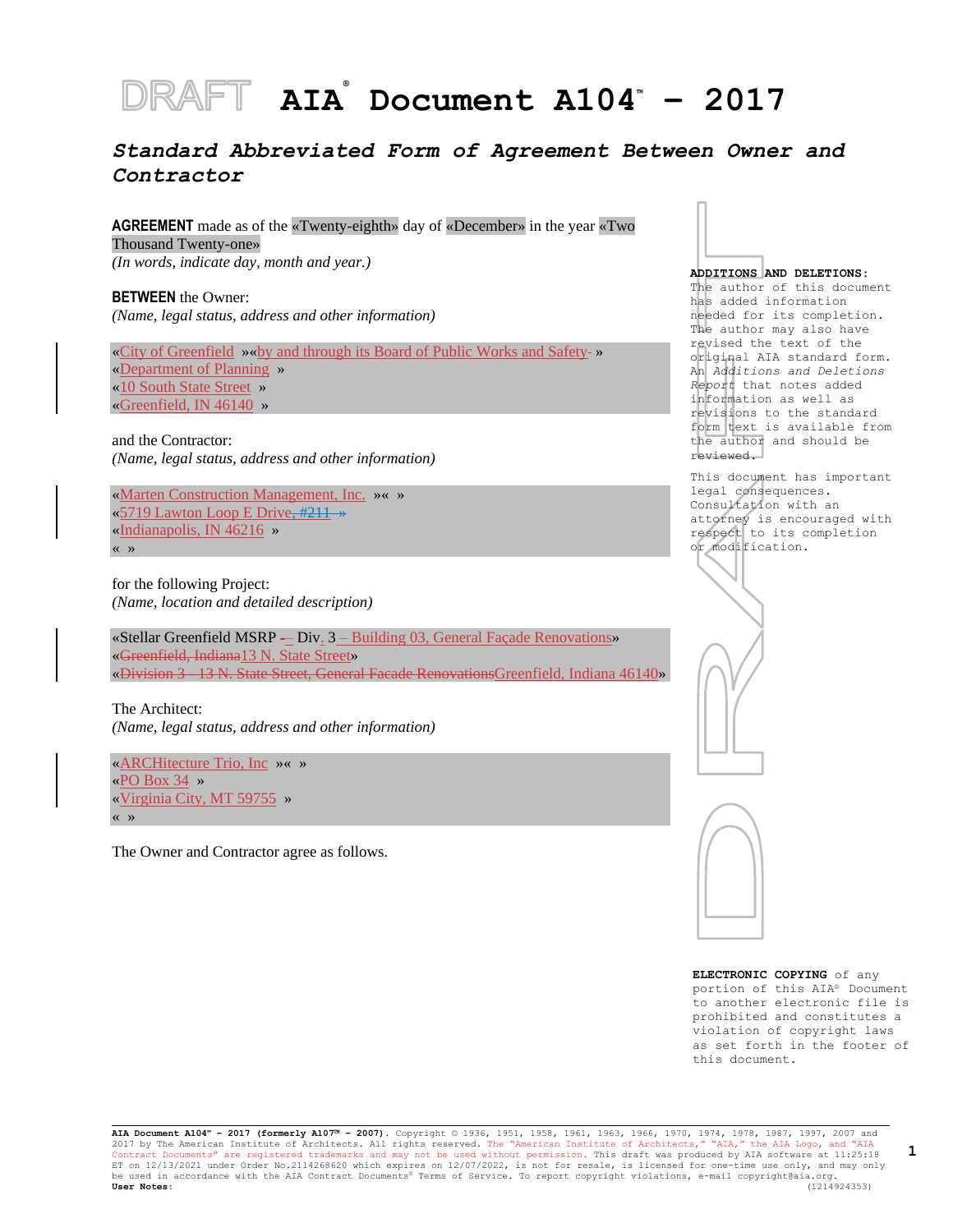## **TABLE OF ARTICLES**

- **THE WORK OF THIS CONTRACT**
- **DATE OF COMMENCEMENT AND SUBSTANTIAL COMPLETION**
- **CONTRACT SUM**
- **PAYMENT**
- **DISPUTE RESOLUTION**
- **ENUMERATION OF CONTRACT DOCUMENTS**
- **GENERAL PROVISIONS**
- **OWNER**
- **CONTRACTOR**
- **ARCHITECT**
- **SUBCONTRACTORS**
- **CONSTRUCTION BY OWNER OR BY SEPARATE CONTRACTORS**
- **CHANGES IN THE WORK**
- **TIME**
- **PAYMENTS AND COMPLETION**
- **PROTECTION OF PERSONS AND PROPERTY**
- **INSURANCE AND BONDS**
- **CORRECTION OF WORK**
- **MISCELLANEOUS PROVISIONS**
- **TERMINATION OF THE CONTRACT**
- **CLAIMS AND DISPUTES**

# **EXHIBIT A DETERMINATION OF THE COST OF THE WORK**

# **ARTICLE 1 THE WORK OF THIS CONTRACT**

The Contractor shall execute the Work described in the Contract Documents, except as specifically indicated in the Contract Documents to be the responsibility of others.

# **ARTICLE 2 DATE OF COMMENCEMENT AND SUBSTANTIAL COMPLETION**

**§ 2.1** The date of commencement of the Work shall be: *(Check one of the following boxes.)*



[ **« »** ] A date set forth in a notice to proceed issued by the Owner.



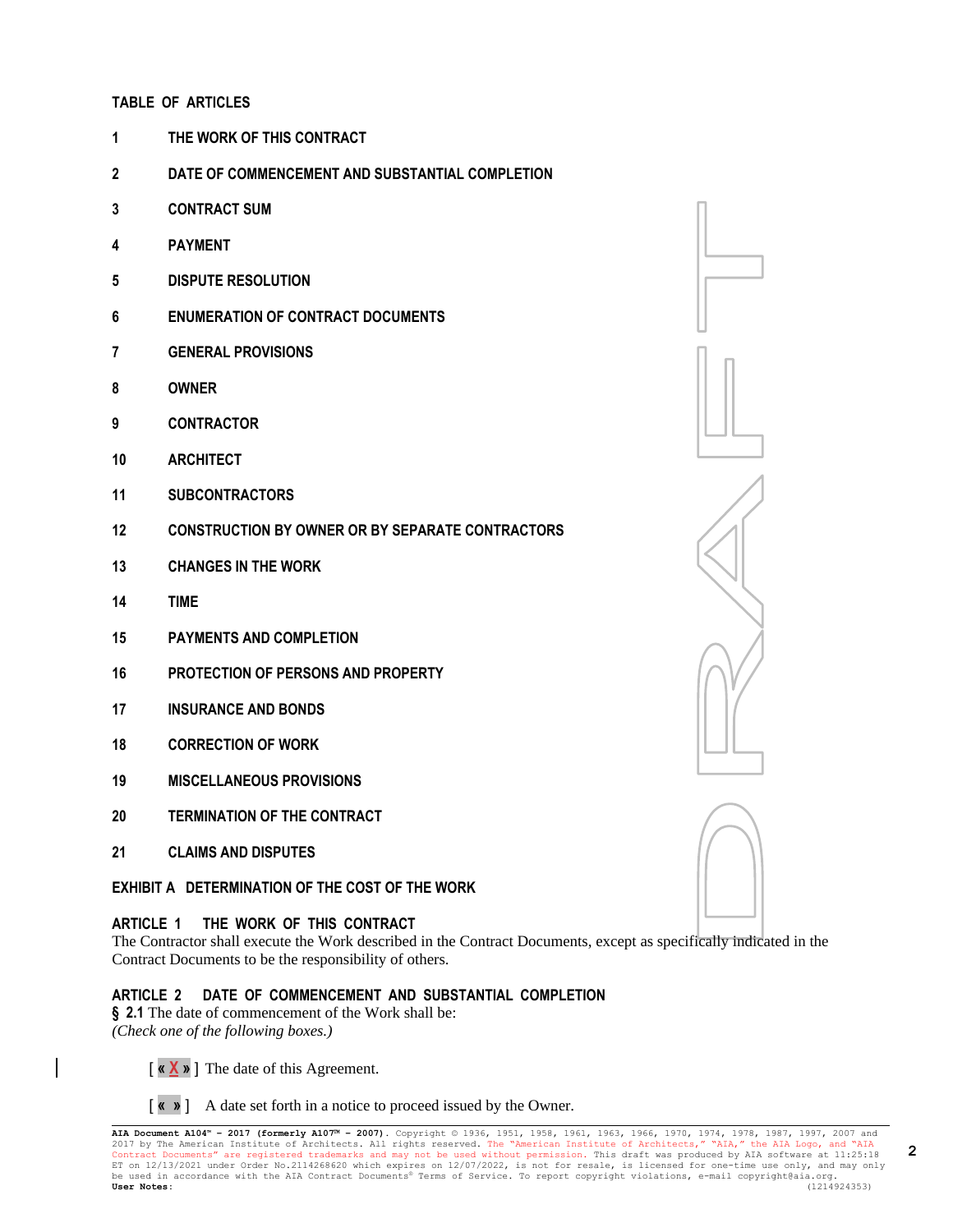[ **« »** ] Established as follows:

*(Insert a date or a means to determine the date of commencement of the Work.)*

« »

If a date of commencement of the Work is not selected, then the date of commencement shall be the date of this Agreement.

**§ 2.2** The Contract Time shall be measured from the date of commencement.

## **§ 2.3 Substantial Completion**

**§ 2.3.1** Subject to adjustments of the Contract Time as provided in the Contract Documents, the Contractor shall achieve Substantial Completion of the entire Work:

*(Check the appropriate box and complete the necessary information.)*

[ **« »** ] Not later than « » ( « » ) calendar days from the date of commencement of the Work.

[ **« »** ] By the following date: « June 1, 2022, or as per agreed extension authorized by Office of Community and Rural Affairs (OCRA) »

**§ 2.3.2** Subject to adjustments of the Contract Time as provided in the Contract Documents, if portions of the Work are to be completed prior to Substantial Completion of the entire Work, the Contractor shall achieve Substantial Completion of such portions by the following dates:

| <b>Portion of Work</b> | <b>Substantial Completion Date</b> |  |
|------------------------|------------------------------------|--|
|                        |                                    |  |

**§ 2.3.3** If the Contractor fails to achieve Substantial Completion as provided in this Section 2.3, liquidated damages, if any, shall be assessed as set forth in Section 3.5.

## **ARTICLE 3 CONTRACT SUM**

**§ 3.1** The Owner shall pay the Contractor the Contract Sum in current funds for the Contractor's performance of the Contract. The Contract Sum shall be one of the following: *(Check the appropriate box.)*

[ **« X »** ] Stipulated Sum, in accordance with Section 3.2 below

[ **« »** ] Cost of the Work plus the Contractor's Fee, in accordance with Section 3.3 below

[ **« »** ] Cost of the Work plus the Contractor's Fee with a Guaranteed Maximum Price, in accordance with Section 3.4 below

*(Based on the selection above, complete Section 3.2, 3.3 or 3.4 below.)*

**§ 3.2** The Stipulated Sum shall be «one hundred forty-five thousand six hundred dollars and no cents » (\$  $\approx$  145,600.00  $\rightarrow$ ), subject to additions and deductions as provided in the Contract Documents.

**§ 3.2.1** The Stipulated Sum is based upon the following alternates, if any, which are described in the Contract Documents and are hereby accepted by the Owner:

*(State the numbers or other identification of accepted alternates. If the bidding or proposal documents permit the Owner to accept other alternates subsequent to the execution of this Agreement, attach a schedule of such other alternates showing the amount for each and the date when that amount expires.)*

«None accepted »

#### **§ 3.2.2** Unit prices, if any: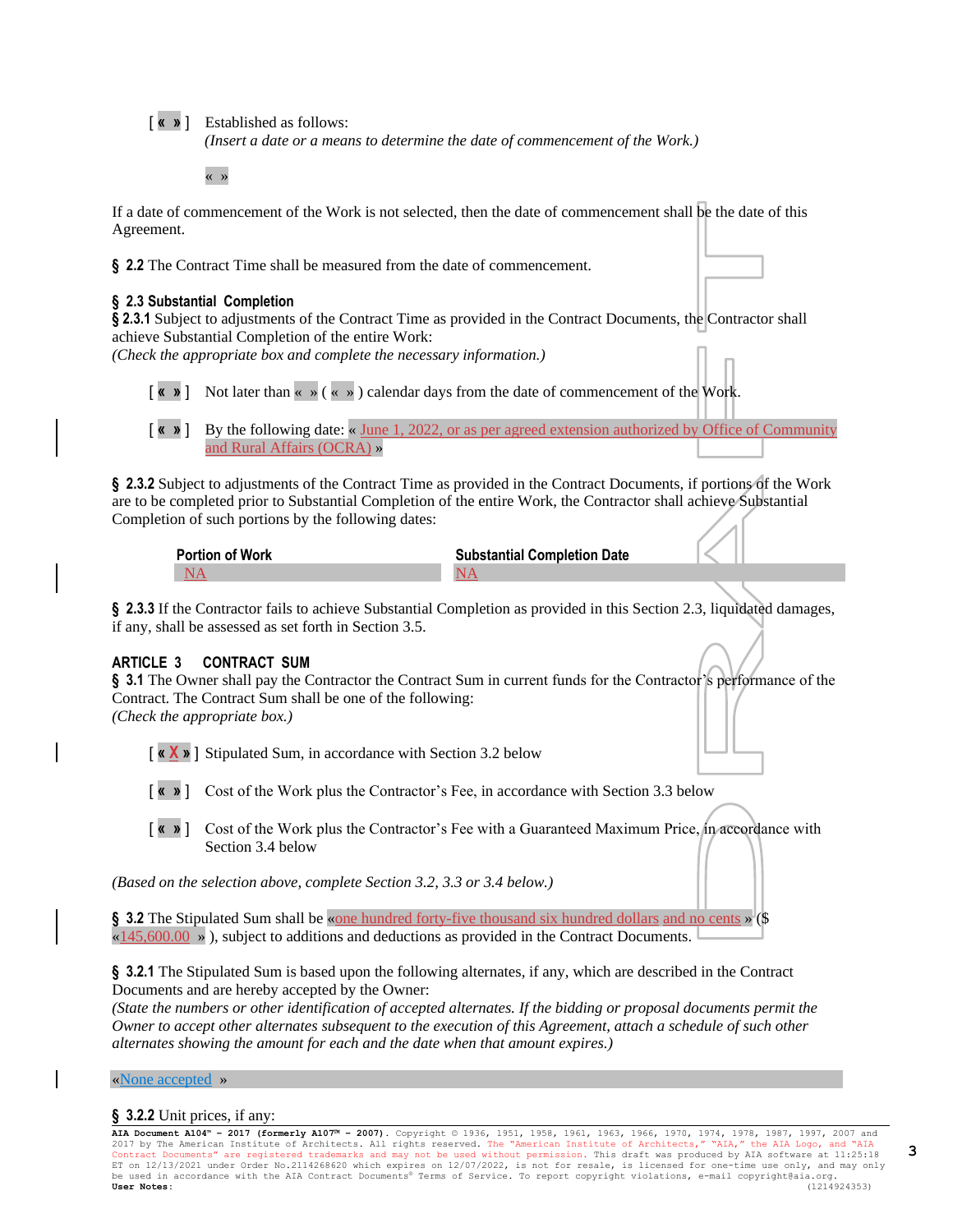*(Identify the item and state the unit price and the quantity limitations, if any, to which the unit price will be applicable.)*

| <b>Item</b>                                                                                                                                                                                                                                                                                                                                                                                                                                                                                                                                                                                                      | <b>Units and Limitations</b>                               | Price per Unit (\$0.00) |  |
|------------------------------------------------------------------------------------------------------------------------------------------------------------------------------------------------------------------------------------------------------------------------------------------------------------------------------------------------------------------------------------------------------------------------------------------------------------------------------------------------------------------------------------------------------------------------------------------------------------------|------------------------------------------------------------|-------------------------|--|
| -Unit Price No. 4: Interior Painting<br>Unit Price No. 5: Exterior Painting                                                                                                                                                                                                                                                                                                                                                                                                                                                                                                                                      | Square foot<br>Square foot, two or three<br>color painting | \$2.00<br>\$3.00        |  |
| § 3.2.3 Allowances, if any, included in the stipulated sum:<br>(Identify each allowance.)                                                                                                                                                                                                                                                                                                                                                                                                                                                                                                                        |                                                            |                         |  |
| <b>Item</b>                                                                                                                                                                                                                                                                                                                                                                                                                                                                                                                                                                                                      | <b>Price</b>                                               |                         |  |
| -Lead Paint Removal (Note 1)<br><b>Unforeseen Damage (Note 2)</b><br>Storefront (Note 3)<br><b>Light Fixtures (Note 5)</b>                                                                                                                                                                                                                                                                                                                                                                                                                                                                                       | \$2,500.00<br>\$2,000.00<br>\$1,000.00<br>\$4,000.00       |                         |  |
| § 3.3 Cost of the Work Plus Contractor's Fee<br>§ 3.3.1 The Cost of the Work is as defined in Exhibit A, Determination of the Cost of the Work-                                                                                                                                                                                                                                                                                                                                                                                                                                                                  |                                                            |                         |  |
| § 3.3.2 The Contractor's Fee:<br>(State a lump sum, percentage of Cost of the Work or other provision for determining the Contractor's Flee and the                                                                                                                                                                                                                                                                                                                                                                                                                                                              |                                                            |                         |  |
| method of adjustment to the Fee for changes in the Work.)                                                                                                                                                                                                                                                                                                                                                                                                                                                                                                                                                        |                                                            |                         |  |
| $\rightarrow$                                                                                                                                                                                                                                                                                                                                                                                                                                                                                                                                                                                                    |                                                            |                         |  |
| § 3.4 Cost of the Work Plus Contractor's Fee With a Guaranteed Maximum Price<br>§ 3.4.1 The Cost of the Work is as defined in Exhibit A, Determination of the Cost of the Work.                                                                                                                                                                                                                                                                                                                                                                                                                                  |                                                            |                         |  |
| § 3.4.2 The Contractor's Fee:                                                                                                                                                                                                                                                                                                                                                                                                                                                                                                                                                                                    |                                                            |                         |  |
| (State a lump sum, percentage of Cost of the Work or other provision for determining the Contractor's fiee and the<br>method of adjustment to the Fee for changes in the Work.)                                                                                                                                                                                                                                                                                                                                                                                                                                  |                                                            |                         |  |
| $\longleftrightarrow$                                                                                                                                                                                                                                                                                                                                                                                                                                                                                                                                                                                            |                                                            |                         |  |
| § 3.4.3 Guaranteed Maximum Price<br>§ 3.4.3.1 The sum of the Cost of the Work and the Contractor's Fee is guaranteed by the Contractor not to exceed «<br>$\sqrt{8}$ (\$ « »), subject to additions and deductions by changes in the Work as provided in the Contract Documents. This<br>maximum sum is referred to in the Contract Documents as the Guaranteed Maximum Price. Costs which would<br>cause the Guaranteed Maximum Price to be exceeded shall be paid by the Contractor without reimbursement by the<br>Owner.<br>(Insert specific provisions if the Contractor is to participate in any savings.) |                                                            |                         |  |
|                                                                                                                                                                                                                                                                                                                                                                                                                                                                                                                                                                                                                  |                                                            |                         |  |
| § 3.4.3.2 The Guaranteed Maximum Price is based on the following alternates, if any, which are described in the<br>Contract Documents and are hereby accepted by the Owner:<br>(State the numbers or other identification of accepted alternates. If the bidding or proposal documents permit the<br>Owner to accept other alternates subsequent to the execution of this Agreement, attach a schedule of such other<br>alternates showing the amount for each and the date when that amount expires.)                                                                                                           |                                                            |                         |  |
|                                                                                                                                                                                                                                                                                                                                                                                                                                                                                                                                                                                                                  |                                                            |                         |  |
| § 3.4.3.3 Unit Prices, if any:<br>(Identify the item and state the unit price and the quantity limitations, if any, to which the unit price will be<br>applicable.)                                                                                                                                                                                                                                                                                                                                                                                                                                              |                                                            |                         |  |

AIA Document A104" - 2017 (formerly A107" - 2007). Copyright © 1936, 1951, 1958, 1961, 1963, 1966, 1970, 1974, 1978, 1987, 1997, 2007 and<br>2017 by The American Institute of Architects. All rights reserved. The "American Ins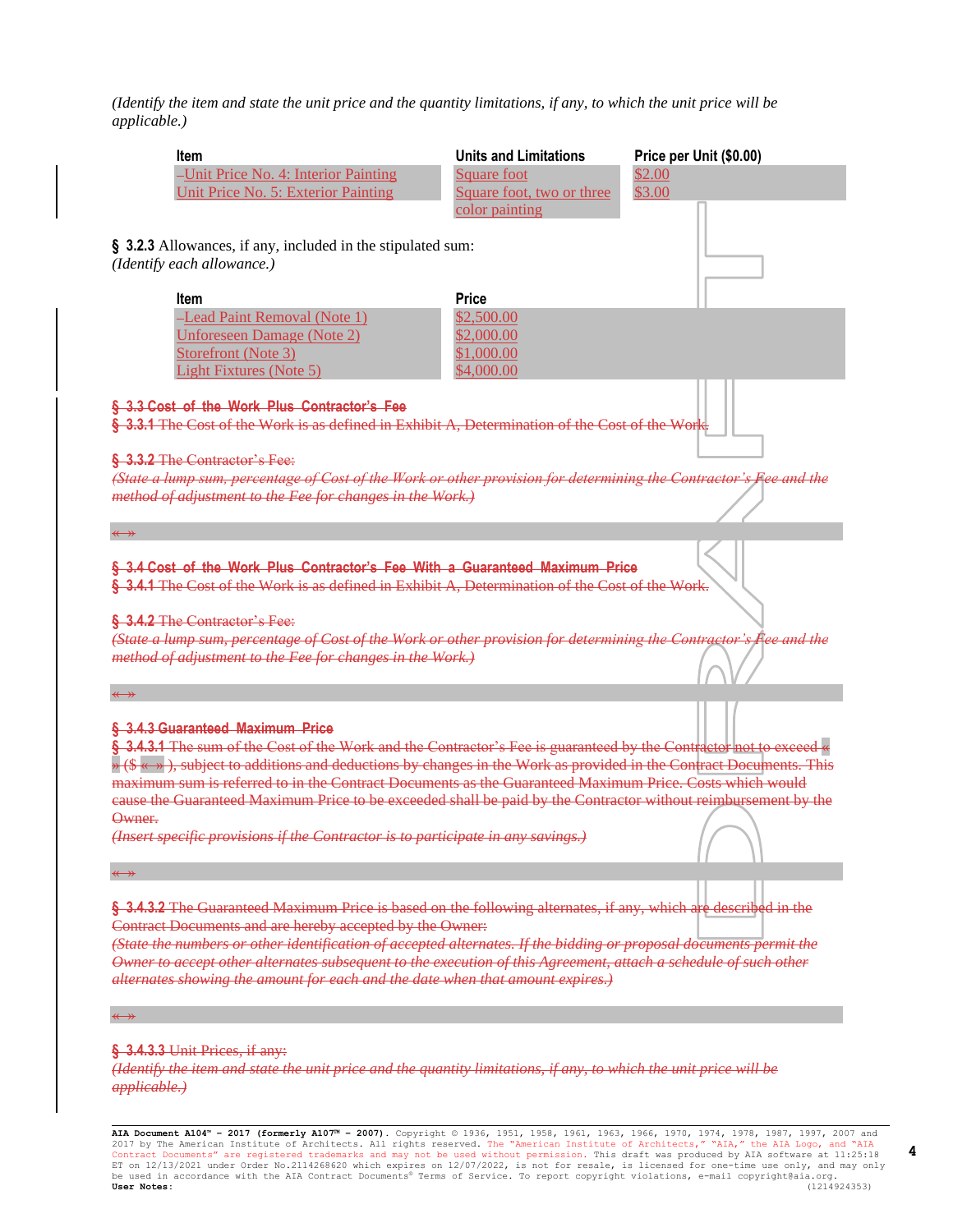| <u>Item</u>                                                                                                                            | <b>Units and Limitations</b><br>Price per Unit (\$0.00)                                                                                                                                                                                                                                                                                                                                                                                                                                                                                       |  |  |  |
|----------------------------------------------------------------------------------------------------------------------------------------|-----------------------------------------------------------------------------------------------------------------------------------------------------------------------------------------------------------------------------------------------------------------------------------------------------------------------------------------------------------------------------------------------------------------------------------------------------------------------------------------------------------------------------------------------|--|--|--|
| § 3.4.3.4 Allowances, if any, included in the Guaranteed Maximum Price:<br>(Identify each allowance.)                                  |                                                                                                                                                                                                                                                                                                                                                                                                                                                                                                                                               |  |  |  |
| <b>Item</b>                                                                                                                            | Price                                                                                                                                                                                                                                                                                                                                                                                                                                                                                                                                         |  |  |  |
| <b>3.4.3.5</b> Assumptions, if any, on which the Guaranteed Maximum Price is based:                                                    |                                                                                                                                                                                                                                                                                                                                                                                                                                                                                                                                               |  |  |  |
|                                                                                                                                        |                                                                                                                                                                                                                                                                                                                                                                                                                                                                                                                                               |  |  |  |
|                                                                                                                                        | § 3.4.3.6 To the extent that the Contract Documents are anticipated to require further development, the Guaranteed<br>Maximum Price includes the costs attributable to such further development consistent with the Contract Documents                                                                                                                                                                                                                                                                                                        |  |  |  |
|                                                                                                                                        | and reasonably inferable therefrom. Such further development does not include changes in scope, systems, kinds and<br>quality of materials, finishes or equipment, all of which, if required, shall be incorporated by Change Order.                                                                                                                                                                                                                                                                                                          |  |  |  |
| upon assumptions contained in Section 3.4.3.5 and the revised Contract Documents.                                                      | § 3.4.3.7 The Owner shall authorize preparation of revisions to the Contract Documents that incorporate the agreed-<br>upon assumptions contained in Section 3.4.3.5. The Owner shall promptly furnish such revised Contract Documents<br>to the Contractor. The Contractor shall notify the Owner and Architect of any inconsistencies between the agreed-                                                                                                                                                                                   |  |  |  |
| § 3.5 Liquidated damages, if any:<br>(Insert terms and conditions for liquidated damages, if any.)                                     |                                                                                                                                                                                                                                                                                                                                                                                                                                                                                                                                               |  |  |  |
| and extended by the Office of Community and Rural Affairs. »                                                                           | « Liquid damages of \$1,000.00 per day will be levied for each day AFTER June 1, 2022 or other date as authorized                                                                                                                                                                                                                                                                                                                                                                                                                             |  |  |  |
| <b>ARTICLE 4</b><br><b>PAYMENT</b><br>§ 4.1 Progress Payments<br>Contractor as provided below and elsewhere in the Contract Documents. | § 4.1.1 Based upon Applications for Payment submitted to the Architect by the Contractor and Certificates for<br>Payment issued by the Architect, the Owner shall make progress payments on account of the Contract Sum to the                                                                                                                                                                                                                                                                                                                |  |  |  |
| the month, or as follows:                                                                                                              | § 4.1.2 The period covered by each Application for Payment shall be one calendar month ending on the last day of                                                                                                                                                                                                                                                                                                                                                                                                                              |  |  |  |
|                                                                                                                                        | « As agreed by Owner, Contractor, and Architect, but no less than any one calendar month period »                                                                                                                                                                                                                                                                                                                                                                                                                                             |  |  |  |
| with State and Federal Contract Provisions.                                                                                            | § 4.1.3 Provided that an Application for Payment is received by the Architect not later than the « $21st$ » day of a<br>month, the Owner shall make payment of the certified amount to the Contractor not later than the $\leftarrow$ day of the<br>month. If an Application for Payment is received by the Architect after the date fixed above, payment shall be made<br>by the Owner not later than $\leftarrow \rightarrow \leftarrow \rightarrow \rightarrow$ days after the Architect receives the Application for Paymentin accordance |  |  |  |
| (Federal, state or local laws may require payment within a certain period of time.)                                                    |                                                                                                                                                                                                                                                                                                                                                                                                                                                                                                                                               |  |  |  |
| retainage from the payment otherwise due as follows:                                                                                   | § 4.1.4 For each progress payment made prior to Substantial Completion of the Work, the Owner may withhold<br>(Insert a percentage or amount to be withheld as retainage from each Application for Payment and any terms for<br>reduction of retainage during the course of the Work. The amount of retainage may be limited by governing law.)                                                                                                                                                                                               |  |  |  |
| « Five percent $(5\%)$ . »                                                                                                             |                                                                                                                                                                                                                                                                                                                                                                                                                                                                                                                                               |  |  |  |
|                                                                                                                                        |                                                                                                                                                                                                                                                                                                                                                                                                                                                                                                                                               |  |  |  |

AIA Document A104" - 2017 (formerly A107" - 2007). Copyright © 1936, 1951, 1958, 1961, 1963, 1966, 1970, 1974, 1978, 1987, 1997, 2007 and<br>2017 by The American Institute of Architects. All rights reserved. The "American Ins

**5**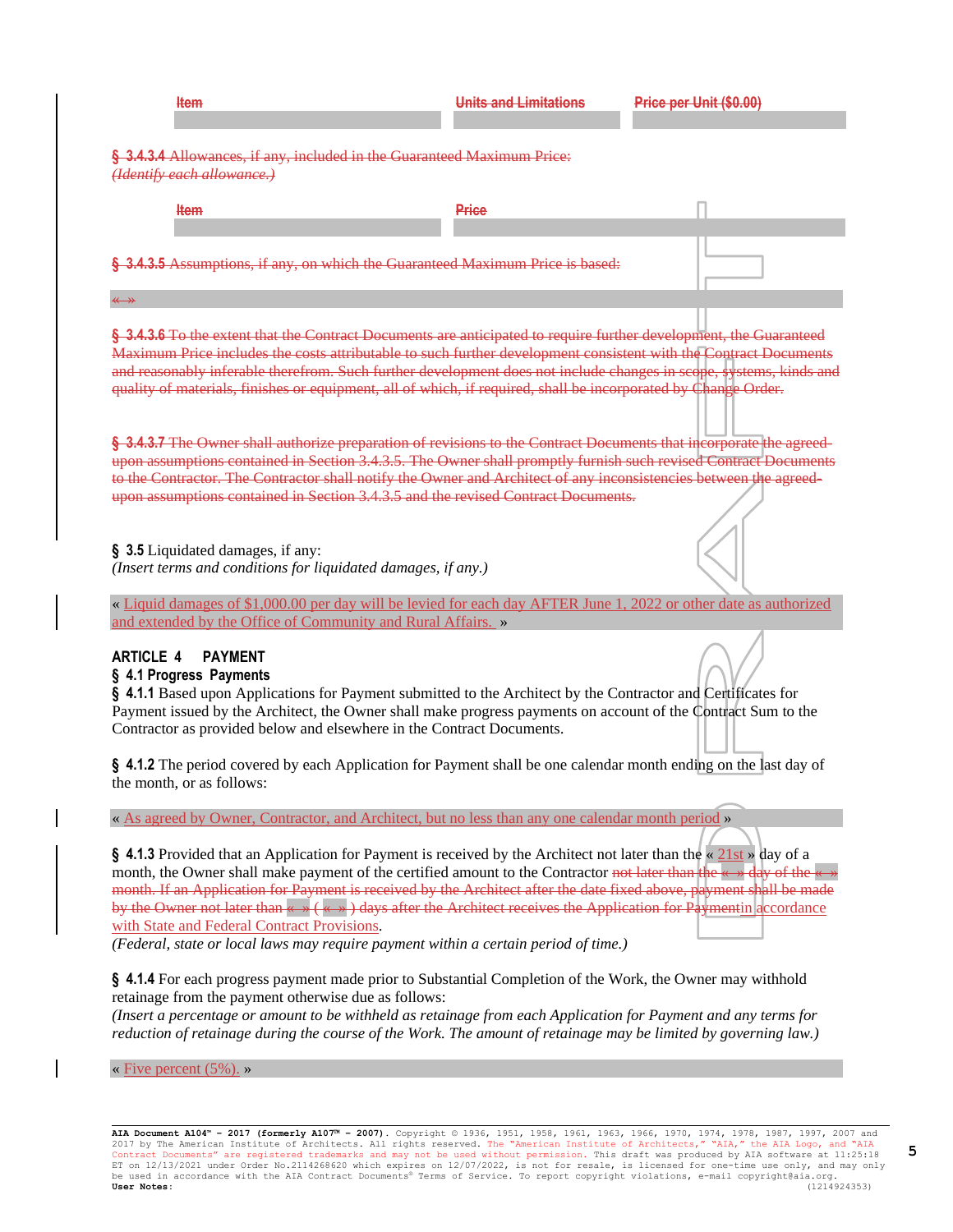**§ 4.1.5** Payments due and unpaid under the Contract shall bear interest from the date payment is due at the rate stated below, or in the absence thereof, at the legal rate prevailing from time to time at the place where the Project is located.

*(Insert rate of interest agreed upon, if any.)*

 $\langle \cdot \rangle$   $\rightarrow$  %  $\langle \cdot \rangle$ 

#### **§ 4.2 Final Payment**

**§ 4.2.1** Final payment, constituting the entire unpaid balance of the Contract Sum, shall be made by the Owner to the Contractor when

- **.1** the Contractor has fully performed the Contract except for the Contractor's responsibility to correct Work as provided in Section 18.2, and to satisfy other requirements, if any, which extend beyond final payment;
- **.2** the Contractor has submitted a final accounting for the Cost of the Work, where payment is on the basis of the Cost of the Work with or without a Guaranteed Maximum Price; and
- **.3** a final Certificate for Payment has been issued by the Architect in accordance with Section 15.7.1.

**§ 4.2.2** The Owner's final payment to the Contractor shall be made no later than 30 days after the issuance of the Architect's final Certificate for Payment, or as follows:

« After the acceptance of the completed work by the OCRA »

# **ARTICLE 5 DISPUTE RESOLUTION**

#### **§ 5.1 Binding Dispute Resolution**

For any claim subject to, but not resolved by, mediation pursuant to Section 21.5, the method of binding dispute resolution shall be as follows:

*(Check the appropriate box.)*

[ **« »** ] Arbitration pursuant to Section 21.6 of this Agreement

- [ **« »** ] Litigation in a court of competent jurisdiction
- [ **« »** ] Other *(Specify)*

« »

If the Owner and Contractor do not select a method of binding dispute resolution, or do not subsequently agree in writing to a binding dispute resolution method other than litigation, claims will be resolved in a court of competent jurisdiction.

## **ARTICLE 6 ENUMERATION OF CONTRACT DOCUMENTS**

**§ 6.1** The Contract Documents are defined in Article 7 and, except for Modifications issued after execution of this Agreement, are enumerated in the sections below.

§ **6.1.1** The Agreement is this executed AIA Document A104<sup>™</sup>–2017, Standard Abbreviated Form of Agreement Between Owner and Contractor.

**§ 6.1.2** AIA Document E203™–2013, Building Information Modeling and Digital Data Exhibit, dated as indicated below:

*(Insert the date of the E203–2013 incorporated into this Agreement.)*

« »

**§ 6.1.3** The Supplementary and other Conditions of the Contract: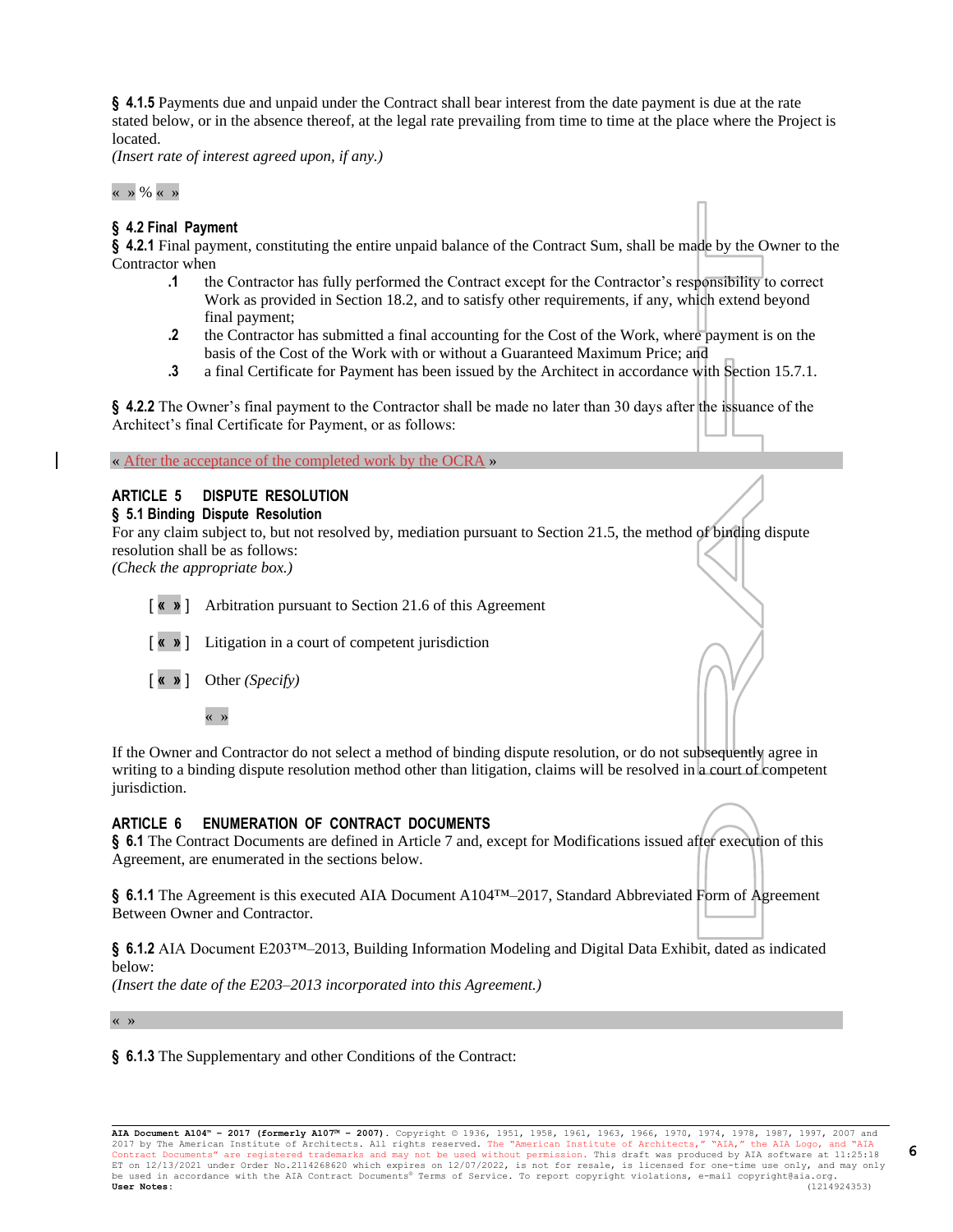| <b>Document</b><br><b>Project Specifications</b><br><b>RE-BID Stellar MSRP</b><br><b>City of Greenfield</b><br><b>Downtown Façade</b><br>Renovation                                                                                                                                                                                               | <b>Title</b><br><b>FEDERAL</b><br><b>CONTRACT</b><br>PROVISIONS,<br><b>GENERAL</b><br><b>CONDITIONS AND</b><br><b>SUPPLEMENTARY</b><br><b>CONDITIONS</b> | <b>Date</b><br><b>August 27, 2021</b>                                                                                                                                                                                                                                                                                                                                                                                                                                                 | Pages<br>Section 00 7000 Federal<br><b>Contract Provisions</b><br>Section 00 7213<br><b>General Conditions</b><br>Section 00 7313<br>Supplementary<br>Conditions                               |  |  |
|---------------------------------------------------------------------------------------------------------------------------------------------------------------------------------------------------------------------------------------------------------------------------------------------------------------------------------------------------|----------------------------------------------------------------------------------------------------------------------------------------------------------|---------------------------------------------------------------------------------------------------------------------------------------------------------------------------------------------------------------------------------------------------------------------------------------------------------------------------------------------------------------------------------------------------------------------------------------------------------------------------------------|------------------------------------------------------------------------------------------------------------------------------------------------------------------------------------------------|--|--|
| § 6.1.4 The Specifications:<br>(Either list the Specifications here or refer to an exhibit attached to this Agreement.)<br>«See attached Exhibit "A" by reference: RE-BID CITY OF GREENFIELD STELLAR MSRP DOWNTOWN<br>FAÇADE RENOVATION DATED AUGUST 27, 2021, PROJECT #21001- »<br><b>Section</b><br><b>Title</b><br><b>Date</b><br><b>Pages</b> |                                                                                                                                                          |                                                                                                                                                                                                                                                                                                                                                                                                                                                                                       |                                                                                                                                                                                                |  |  |
| $§$ 6.1.5 The Drawings:<br>(Either list the Drawings here or refer to an exhibit attached to this Agreement.)<br>«See attached Exhibit "B" by reference: DIVISION #3 RE-BID PACKAGE GREENFIELD STELLAR MSRP<br>DOWNTOWN FACADE RENOVATION DATED AUGUST 27, 2021, PROJECT #21001 and listed below »                                                |                                                                                                                                                          |                                                                                                                                                                                                                                                                                                                                                                                                                                                                                       |                                                                                                                                                                                                |  |  |
| <b>Number</b><br>G000-3<br>03-AG001<br>03-C100<br>03-C101<br>03-C102<br>03-AD401<br>03-A501<br>03-A601                                                                                                                                                                                                                                            | <b>Title</b><br><b>Cover Sheet</b><br><b>Documents</b><br>Details                                                                                        | <b>Date</b><br>Building 03 13 N State<br><b>Street Cover Sheet</b><br>Building 03 13 N State<br><b>Street Development Plans</b><br>Building 03 13 N State<br><b>Street Civil Details</b><br><b>Building 03 13 N State</b><br><b>Street INDOT Permit</b><br>Building 03 13 N State<br><b>Street Demolition</b><br><b>Elevations and Plan</b><br>Building 03 13 N State<br><b>Street Proposed</b><br><b>Elevations and Plan</b><br>Building 03 13 N State<br><b>Street Sections and</b> | <b>August 27, 2021</b><br>August 27, 2021<br><b>August 27, 2021</b><br><b>August 27, 2021</b><br>August 27, 2021<br><b>August 27, 2021</b><br><b>August 27, 2021</b><br><b>August 27, 2021</b> |  |  |
| $§ 6.1.6$ The Addenda, if any:<br><b>Number</b><br><b>RE-BID ADDENDUM-01</b><br><b>RE-BID ADDENDUM-02</b>                                                                                                                                                                                                                                         | <b>Date</b>                                                                                                                                              | <b>SEPTEMBER 21, 2021</b><br><b>SEPTEMBER 23, 2021</b>                                                                                                                                                                                                                                                                                                                                                                                                                                | Pages<br>129, including attachments                                                                                                                                                            |  |  |

Portions of Addenda relating to bidding or proposal requirements are not part of the Contract Documents unless the bidding or proposal requirements are enumerated in this Article 6.

**§ 6.1.7** Additional documents, if any, forming part of the Contract Documents:

- **.1** Other Exhibits:
	- *(Check all boxes that apply.)*

**AIA Document A104™ – 2017 (formerly A107™ – 2007).** Copyright © 1936, 1951, 1958, 1961, 1963, 1966, 1970, 1974, 1978, 1987, 1997, 2007 and 2017 by The American Institute of Architects. All rights reserved. The "American Institute of Architects," "AIA," the AIA Logo, and "AIA<br>Contract Documents" are registered trademarks and may not be used without permission.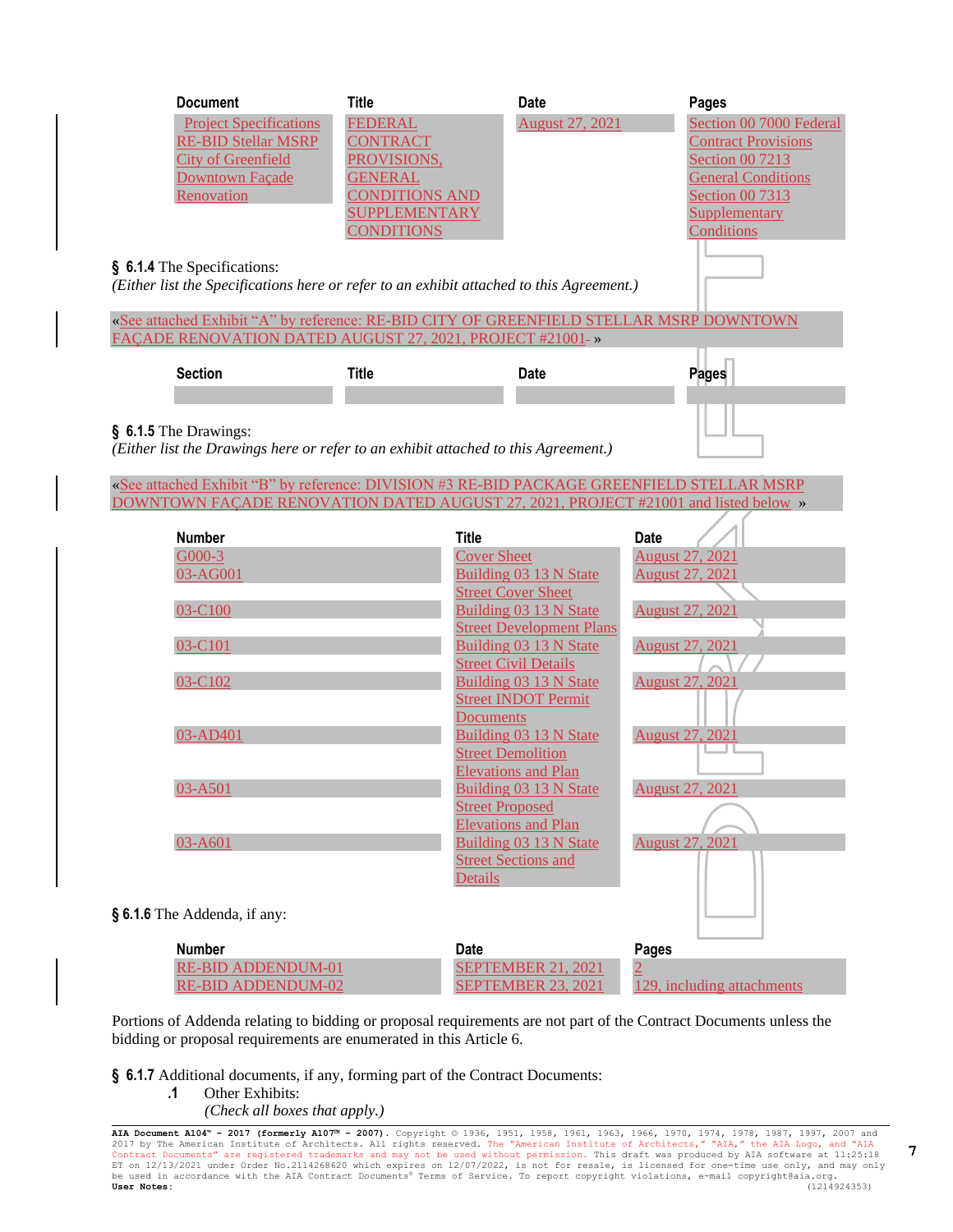- [ **« »** ] Exhibit A, Determination of the Cost of the Work.
- [ **« »** ] AIA Document E204™–2017, Sustainable Projects Exhibit, dated as indicated below: *(Insert the date of the E204-2017 incorporated into this Agreement.)*

|                                                              | $\left\langle \left\langle \right\rangle \right\rangle$ |             |             |       |
|--------------------------------------------------------------|---------------------------------------------------------|-------------|-------------|-------|
| $\left( \langle \rangle \rangle \right)$                     | The Sustainability Plan:                                |             |             |       |
| <b>Title</b>                                                 |                                                         | <b>Date</b> | Pages       |       |
| NA                                                           |                                                         |             |             |       |
| $\left[\begin{array}{cc} \kappa & \kappa \end{array}\right]$ | Supplementary and other Conditions of the Contract:     |             |             |       |
| <b>Document</b>                                              |                                                         | Title       | <b>Date</b> | Pages |
| <b>NA</b>                                                    |                                                         |             |             |       |
|                                                              |                                                         |             |             |       |

H **.2** Other documents, if any, listed below: *(List here any additional documents that are intended to form part of the Contract Documents.)*

« NONEFEDERAL AND STATE THIRD-PARTY CONTRACT PROVISIONS, CDBG-ASSISTED NON-CONSTRUCTION CONTRACTS and attached as Exhibit "C".»

## **ARTICLE 7 GENERAL PROVISIONS**

#### **§ 7.1 The Contract Documents**

The Contract Documents are enumerated in Article 6 and consist of this Agreement (including, if applicable, Supplementary and other Conditions of the Contract), Drawings, Specifications, Addenda issued prior to the execution of this Agreement, other documents listed in this Agreement, and Modifications issued after execution of this Agreement. A Modification is (1) a written amendment to the Contract signed by both parties, (2) a Change Order, (3) a Construction Change Directive, or (4) a written order for a minor change in the Work issued by the Architect. The intent of the Contract Documents is to include all items necessary for the proper execution and completion of the Work by the Contractor. The Contract Documents are complementary, and what is required by one shall be as binding as if required by all; performance by the Contractor shall be required to the extent consistent with the Contract Documents and reasonably inferable from them as being necessary to produce the indicated results.

## **§ 7.2 The Contract**

The Contract Documents form the Contract for Construction. The Contract represents the entire and integrated agreement between the parties hereto and supersedes prior negotiations, representations, or agreements, either written or oral. The Contract may be amended or modified only by a Modification. The Contract Documents shall not be construed to create a contractual relationship of any kind between any persons or entities other than the Owner and the Contractor.

#### **§ 7.3 The Work**

The term "Work" means the construction and services required by the Contract Documents, whether completed or partially completed, and includes all other labor, materials, equipment, and services provided or to be provided by the Contractor to fulfill the Contractor's obligations. The Work may constitute the whole or a part of the Project.

#### **§ 7.4 Instruments of Service**

Instruments of Service are representations, in any medium of expression now known or later developed, of the tangible and intangible creative work performed by the Architect and the Architect's consultants under their respective professional services agreements. Instruments of Service may include, without limitation, studies, surveys, models, sketches, drawings, specifications, and other similar materials.

**AIA Document A104™ – 2017 (formerly A107™ – 2007).** Copyright © 1936, 1951, 1958, 1961, 1963, 1966, 1970, 1974, 1978, 1987, 1997, 2007 and 2017 by The American Institute of Architects. All rights reserved. The "American Institute of Architects," "AIA," the AIA Logo, and "AIA<br>Contract Documents" are registered trademarks and may not be used without permission. Contract Documents" are registered trademarks and may not be used without permission. This draft was produced by AIA software at 11:25:18<br>ET on 12/13/2021 under Order No.2114268620 which expires on 12/07/2022, is not for r be used in accordance with the AIA Contract Documents® Terms of Service. To report copyright violations, e-mail copyright@aia.org.<br> **User Notes:** (1214924353) **User Notes:** (1214924353)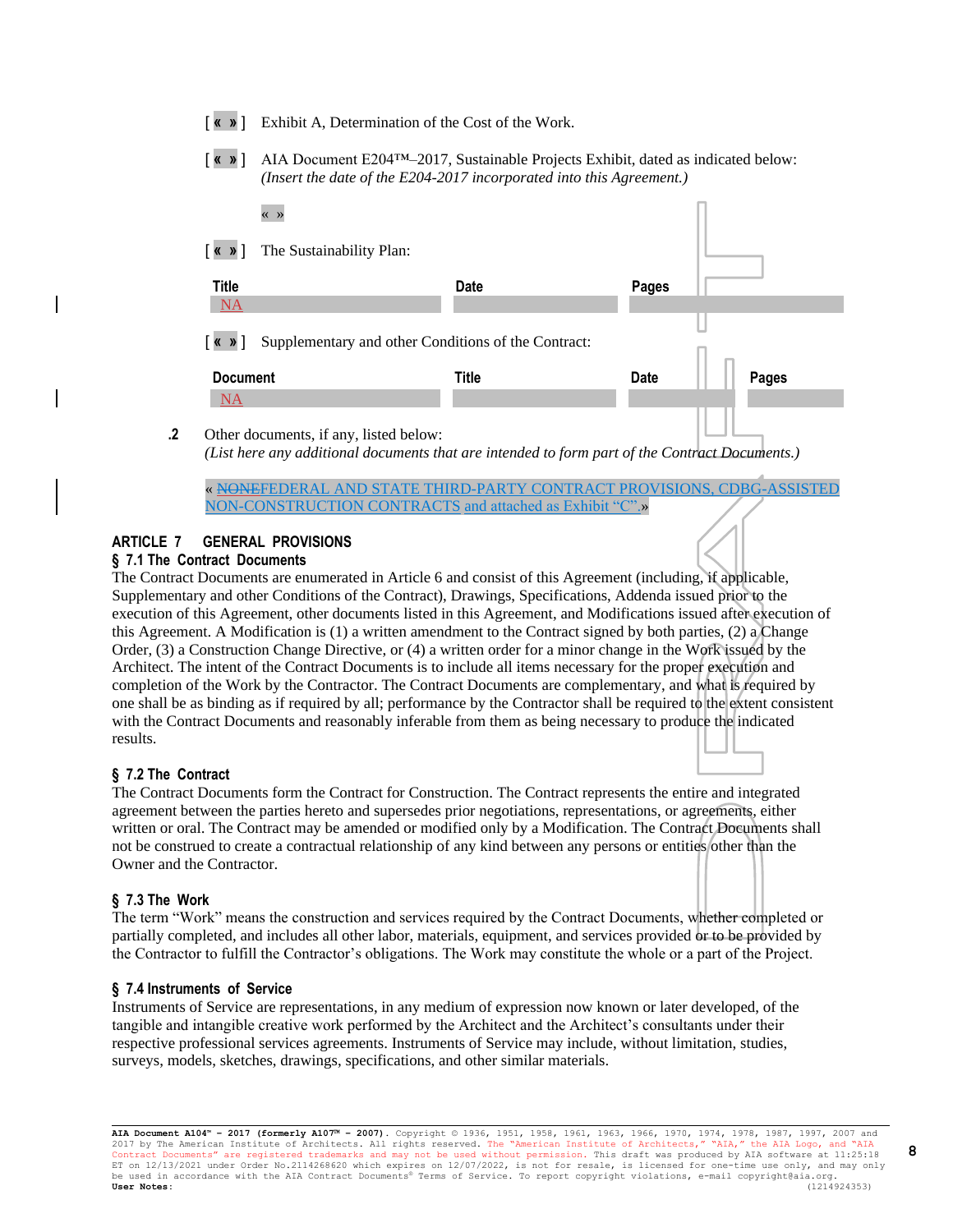## **§ 7.5 Ownership and use of Drawings, Specifications and Other Instruments of Service**

**§ 7.5.1** The Architect and the Architect's consultants shall be deemed the authors and owners of their respective Instruments of Service, including the Drawings and Specifications, and will retain all common law, statutory and other reserved rights in their Instruments of Service, including copyrights. The Contractor, Subcontractors, Subsubcontractors, and suppliers shall not own or claim a copyright in the Instruments of Service. Submittal or distribution to meet official regulatory requirements or for other purposes in connection with the Project is not to be construed as publication in derogation of the Architect's or Architect's consultants' reserved rights.

**§ 7.5.2** The Contractor, Subcontractors, Sub-subcontractors and suppliers are authorized to use and reproduce the Instruments of Service provided to them, subject to the protocols established pursuant to Sections 7.6 and 7.7, solely and exclusively for execution of the Work. All copies made under this authorization shall bear the copyright notice, if any, shown on the Instruments of Service. The Contractor, Subcontractors, Sub-subcontractors, and suppliers may not use the Instruments of Service on other projects or for additions to this Project outside the scope of the Work without the specific written consent of the Owner, Architect and the Architect's consultants.

## **§ 7.6 Digital Data Use and Transmission**

The parties shall agree upon protocols governing the transmission and use of Instruments of Service or any other information or documentation in digital form. The parties will use AIA Document E203™–2013, Building Information Modeling and Digital Data Exhibit, to establish the protocols for the development, use, transmission, and exchange of digital data.

## **§ 7.7 Building Information Models Use and Reliance**

Any use of, or reliance on, all or a portion of a building information model without agreement to protocols governing the use of, and reliance on, the information contained in the model and without having those protocols set forth in AIA Document E203™–2013, Building Information Modeling and Digital Data Exhibit, and the requisite AIA Document G202™–2013, Project Building Information Modeling Protocol Form, shall be at the using or relying party's sole risk and without liability to the other party and its contractors or consultants, the authors of, or contributors to, the building information model, and each of their agents and employees.

# **§ 7.8 Severability**

The invalidity of any provision of the Contract Documents shall not invalidate the Contract or its remaining provisions. If it is determined that any provision of the Contract Documents violates any law, or is otherwise invalid or unenforceable, then that provision shall be revised to the extent necessary to make that provision legal and enforceable. In such case the Contract Documents shall be construed, to the fullest extent permitted by law, to give effect to the parties' intentions and purposes in executing the Contract.

# **§ 7.9 Notice**

**§ 7.9.1** Except as otherwise provided in Section 7.9.2, where the Contract Documents require one party to notify or give notice to the other party, such notice shall be provided in writing to the designated representative of the party to whom the notice is addressed and shall be deemed to have been duly served if delivered in person, by mail, by courier, or by electronic transmission in accordance with AIA Document E203™–2013, Building Information Modeling and Digital Data Exhibit, if completed, or as otherwise set forth below:

*(If other than in accordance with AIA Document E203–2013, insert requirements for delivering Notice in electronic format such as name, title and email address of the recipient and whether and how the system will be required to generate a read receipt for the transmission.)*

« »

**§ 7.9.2** Notice of Claims shall be provided in writing and shall be deemed to have been duly served only if delivered to the designated representative of the party to whom the notice is addressed by certified or registered mail, or by courier providing proof of delivery.

## **§ 7.10 Relationship of the Parties**

Where the Contract is based on the Cost of the Work plus the Contractor's Fee, with or without a Guaranteed Maximum Price, the Contractor accepts the relationship of trust and confidence established by this Agreement and covenants with the Owner to cooperate with the Architect and exercise the Contractor's skill and judgment in furthering the interests of the Owner; to furnish efficient business administration and supervision; to furnish at all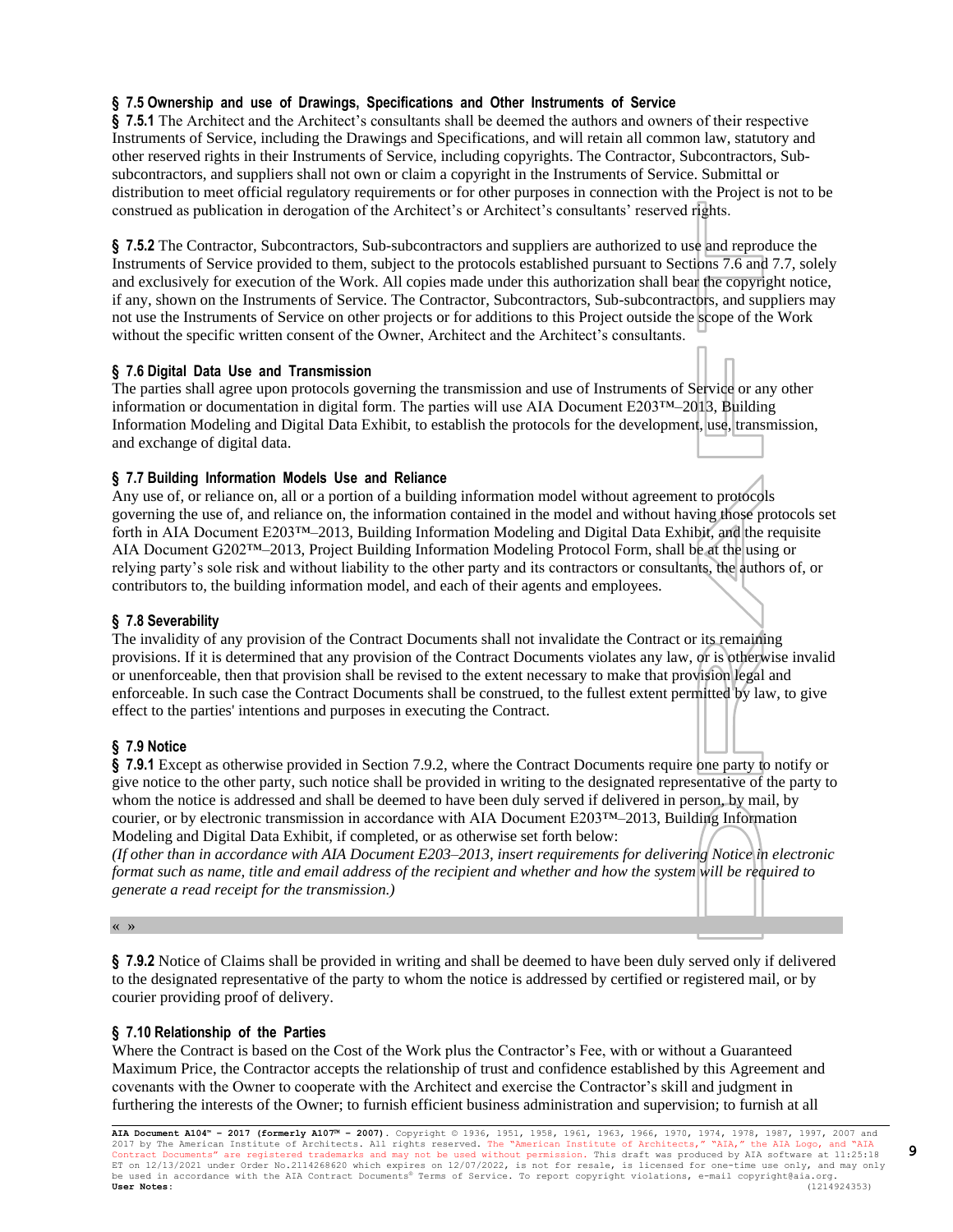times an adequate supply of workers and materials; and to perform the Work in an expeditious and economical manner consistent with the Owner's interests. The Owner agrees to furnish and approve, in a timely manner, information required by the Contractor and to make payments to the Contractor in accordance with the requirements of the Contract Documents.

## **ARTICLE 8 OWNER**

#### **§ 8.1 Information and Services Required of the Owner**

**§ 8.1.1** Prior to commencement of the Work, at the written request by the Contractor, the Owner shall furnish to the Contractor reasonable evidence that the Owner has made financial arrangements to fulfill the Owner's obligations under the Contract. The Contractor shall have no obligation to commence the Work until the Owner provides such evidence. If commencement of the Work is delayed under this Section 8.1.1, the Contract Time shall be extended appropriately.

**§ 8.1.2** The Owner shall furnish all necessary surveys and a legal description of the site.

**§ 8.1.3** The Contractor shall be entitled to rely on the accuracy of information furnished by the Owner but shall exercise proper precautions relating to the safe performance of the Work.

**§ 8.1.4** Except for permits and fees that are the responsibility of the Contractor under the Contract Documents, including those required under Section 9.6.1, the Owner shall secure and pay for other necessary approvals, easements, assessments, and charges required for the construction, use, or occupancy of permanent structures or for permanent changes in existing facilities.

#### **§ 8.2 Owner's Right to Stop the Work**

If the Contractor fails to correct Work which is not in accordance with the requirements of the Contract Documents, or repeatedly fails to carry out the Work in accordance with the Contract Documents, the Owner may issue a written order to the Contractor to stop the Work, or any portion thereof, until the cause for such order is eliminated; however, the right of the Owner to stop the Work shall not give rise to a duty on the part of the Owner to exercise this right for the benefit of the Contractor or any other person or entity.

#### **§ 8.3 Owner's Right to Carry Out the Work**

If the Contractor defaults or neglects to carry out the Work in accordance with the Contract Documents, and fails within a ten-day period after receipt of notice from the Owner to commence and continue correction of such default or neglect with diligence and promptness, the Owner may, without prejudice to any other remedies the Owner may have, correct such default or neglect. Such action by the Owner and amounts charged to the Contractor are both subject to prior approval of the Architect and the Architect may, pursuant to Section 15.4.3, withhold or nullify a Certificate for Payment in whole or in part, to the extent reasonably necessary to reimburse the Owner for the reasonable cost of correcting such deficiencies, including the Owner's expenses and compensation for the Architect's additional services made necessary by such default, neglect, or failure. If the Contractor disagrees with the actions of the Owner or the Architect, or the amounts claimed as costs to the Owner, the Contractor may file a Claim pursuant to Article 21.

#### **ARTICLE 9 CONTRACTOR**

#### **§ 9.1 Review of Contract Documents and Field Conditions by Contractor**

§ **9.1.1** Execution of the Contract by the Contractor is a representation that the Contractor has visited the site, become generally familiar with local conditions under which the Work is to be performed and correlated personal observations with requirements of the Contract Documents.

**§ 9.1.2** Because the Contract Documents are complementary, the Contractor shall, before starting each portion of the Work, carefully study and compare the various Contract Documents relative to that portion of the Work, as well as the information furnished by the Owner pursuant to Section 8.1.2, shall take field measurements of any existing conditions related to that portion of the Work and shall observe any conditions at the site affecting it. These obligations are for the purpose of facilitating coordination and construction by the Contractor and are not for the purpose of discovering errors, omissions, or inconsistencies in the Contract Documents; however, the Contractor shall promptly report to the Architect any errors, inconsistencies, or omissions discovered by or made known to the Contractor as a request for information in such form as the Architect may require. It is recognized that the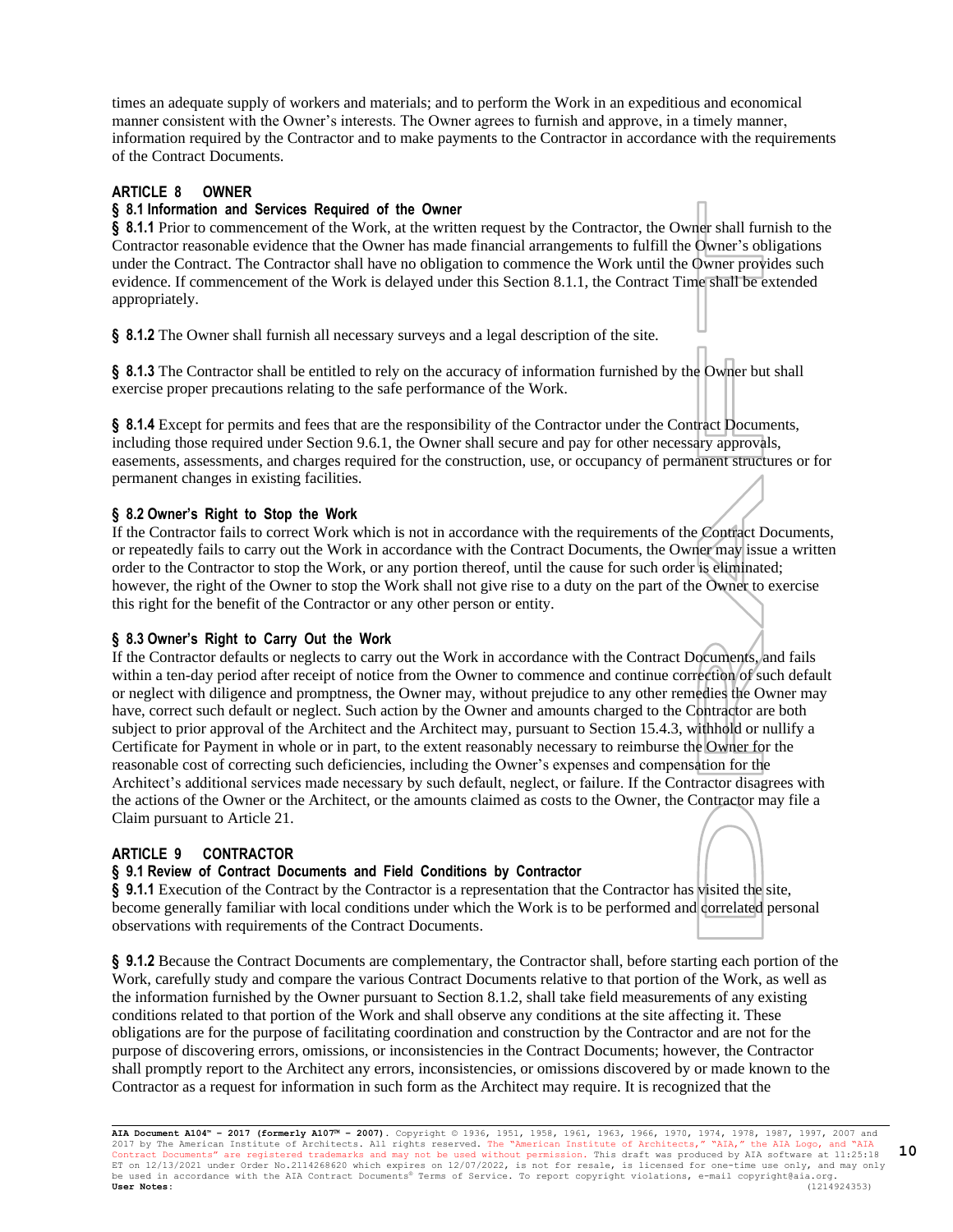Contractor's review is made in the Contractor's capacity as a contractor and not as a licensed design professional unless otherwise specifically provided in the Contract Documents.

**§ 9.1.3** The Contractor is not required to ascertain that the Contract Documents are in accordance with applicable laws, statutes, ordinances, codes, rules and regulations, or lawful orders of public authorities, but the Contractor shall promptly report to the Architect any nonconformity discovered by or made known to the Contractor as a request for information in such form as the Architect may require.

## **§ 9.2 Supervision and Construction Procedures**

**§ 9.2.1** The Contractor shall supervise and direct the Work, using the Contractor's best skill and attention. The Contractor shall be solely responsible for and have control over construction means, methods, techniques, sequences, and procedures, and for coordinating all portions of the Work under the Contract, unless the Contract Documents give other specific instructions concerning these matters.

**§ 9.2.2** The Contractor shall be responsible to the Owner for acts and omissions of the Contractor's employees, Subcontractors and their agents and employees, and other persons or entities performing portions of the Work for or on behalf of the Contractor or any of its Subcontractors.

## **§ 9.3 Labor and Materials**

**§ 9.3.1** Unless otherwise provided in the Contract Documents, the Contractor shall provide and pay for labor, materials, equipment, tools, construction equipment and machinery, water, heat, utilities, transportation, and other facilities and services necessary for proper execution and completion of the Work whether temporary or permanent and whether or not incorporated or to be incorporated in the Work.

**§ 9.3.2** The Contractor shall enforce strict discipline and good order among the Contractor's employees and other persons carrying out the Work. The Contractor shall not permit employment of unfit persons or persons not skilled in tasks assigned to them.

**§ 9.3.3** The Contractor may make a substitution only with the consent of the Owner, after evaluation by the Architect and in accordance with a Modification.

## **§ 9.4 Warranty**

The Contractor warrants to the Owner and Architect that materials and equipment furnished under the Contract will be of good quality and new unless the Contract Documents require or permit otherwise. The Contractor further warrants that the Work will conform to the requirements of the Contract Documents and will be free from defects, except for those inherent in the quality of the Work the Contract Documents require or permit. Work, materials, or equipment not conforming to these requirements may be considered defective. The Contractor's warranty excludes remedy for damage or defect caused by abuse, alterations to the Work not executed by the Contractor, improper or insufficient maintenance, improper operation or normal wear and tear under normal usage. All other warranties required by the Contract Documents shall be issued in the name of the Owner, or shall be transferable to the Owner, and shall commence in accordance with Section 15.6.3.

## **§ 9.5 Taxes**

The Contractor shall pay sales, consumer, use, and other similar taxes that are legally enacted when bids are received or negotiations concluded, whether or not yet effective or merely scheduled to go into effect.

## **§ 9.6 Permits, Fees, Notices, and Compliance with Laws**

**§ 9.6.1** Unless otherwise provided in the Contract Documents, the Contractor shall secure and the Owner shall pay for the building permit as well as other permits, fees, licenses, and inspections by government agencies necessary for proper execution and completion of the Work that are customarily secured after execution of the Contract and legally required at the time bids are received or negotiations concluded.

**§ 9.6.2** The Contractor shall comply with and give notices required by applicable laws, statutes, ordinances, codes, rules and regulations, and lawful orders of public authorities applicable to performance of the Work. If the Contractor performs Work knowing it to be contrary to applicable laws, statutes, ordinances, codes, rules and regulations, or lawful orders of public authorities, the Contractor shall assume appropriate responsibility for such Work and shall bear the costs attributable to correction.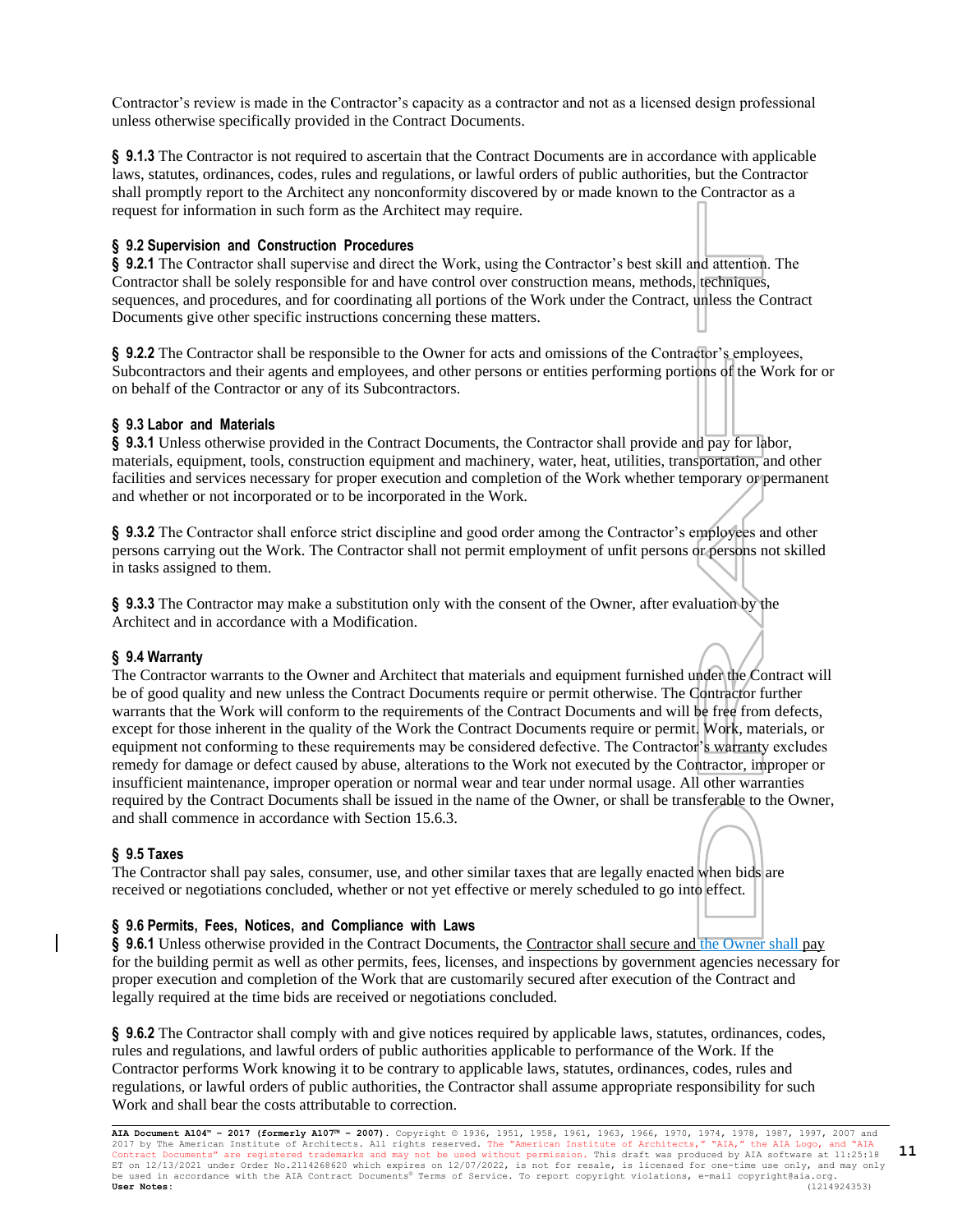## **§ 9.7 Allowances**

The Contractor shall include in the Contract Sum all allowances stated in the Contract Documents. The Owner shall select materials and equipment under allowances with reasonable promptness. Allowance amounts shall include the costs to the Contractor of materials and equipment delivered at the site and all required taxes, less applicable trade discounts. Contractor's costs for unloading and handling at the site, labor, installation, overhead, profit, and other expenses contemplated for stated allowance amounts shall be included in the Contract Sum but not in the allowance.

## **§ 9.8 Contractor's Construction Schedules**

**§ 9.8.1** The Contractor, promptly after being awarded the Contract, shall submit for the Owner's and Architect's information a Contractor's construction schedule for the Work. The schedule shall not exceed time limits current under the Contract Documents, shall be revised at appropriate intervals as required by the conditions of the Work and Project, shall be related to the entire Project to the extent required by the Contract Documents, and shall provide for expeditious and practicable execution of the Work.

**§ 9.8.2** The Contractor shall perform the Work in general accordance with the most recent schedule submitted to the Owner and Architect.

**§ 9.8.3** Continuing the Work – Contractor shall diligently and uninterruptedly carry on the Work and adhere to the progress schedule during all disputes or disagreements with Owner. No Work shall be delayed or postponed pending resolution of any disputes or disagreements, except as CONTRACTOR and OWNER may otherwise specifically agree in writing. Any work stoppage, delay, suspension or significant reduction in manpower, or removal of equipment from the site, determined by the CONSTRUCTION INSPECTOR, ARCHITECT, OR OWNER to have occurred by reason of any such unresolved dispute or disagreement shall constitute an event of default thereby subjecting CONTRACTOR to termination of the Contract.

# **§ 9.9 Submittals**

**§ 9.9.1** The Contractor shall review for compliance with the Contract Documents and submit to the Architect Shop Drawings, Product Data, Samples, and similar submittals required by the Contract Documents in coordination with the Contractor's construction schedule and in such sequence as to allow the Architect reasonable time for review. By submitting Shop Drawings, Product Data, Samples, and similar submittals, the Contractor represents to the Owner and Architect that the Contractor has (1) reviewed and approved them; (2) determined and verified materials, field measurements, and field construction criteria related thereto, or will do so; and (3) checked and coordinated the information contained within such submittals with the requirements of the Work and of the Contract Documents. The Work shall be in accordance with approved submittals.

**§ 9.9.2** Shop Drawings, Product Data, Samples and similar submittals are not Contract Documents.

**§ 9.9.3** The Contractor shall not be required to provide professional services that constitute the practice of architecture or engineering unless such services are specifically required by the Contract Documents or unless the Contractor needs to provide such services in order to carry out the Contractor's own responsibilities. If professional design services or certifications by a design professional are specifically required, the Owner and the Architect will specify the performance and design criteria that such services must satisfy. The Contractor shall cause such services or certifications to be provided by an appropriately licensed design professional. If no criteria are specified, the design shall comply with applicable codes and ordinances. Each Party shall be entitled to rely upon the information provided by the other Party. The Architect will review and approve or take other appropriate action on submittals for the limited purpose of checking for conformance with information provided and the design concept expressed in the Contract Documents. The Architect's review of Shop Drawings, Product Data, Samples, and similar submittals shall be for the limited purpose of checking for conformance with information given and the design concept expressed in the Contract Documents. In performing such review, the Architect will approve, or take other appropriate action upon, the Contractor's Shop Drawings, Product Data, Samples, and similar submittals.

# **§ 9.10 Use of Site**

The Contractor shall confine operations at the site to areas permitted by applicable laws, statutes, ordinances, codes, rules and regulations, lawful orders of public authorities, and the Contract Documents and shall not unreasonably encumber the site with materials or equipment.

**AIA Document A104™ – 2017 (formerly A107™ – 2007).** Copyright © 1936, 1951, 1958, 1961, 1963, 1966, 1970, 1974, 1978, 1987, 1997, 2007 and 2017 by The American Institute of Architects. All rights reserved. The "American Institute of Architects," "AIA," the AIA Logo, and "AIA<br>Contract Documents" are registered trademarks and may not be used without permission. ET on 12/13/2021 under Order No.2114268620 which expires on 12/07/2022, is not for resale, is licensed for one-time use only, and may only<br>be used in accordance with the AIA Contract Documents® Terms of Service. To report **User Notes:** (1214924353)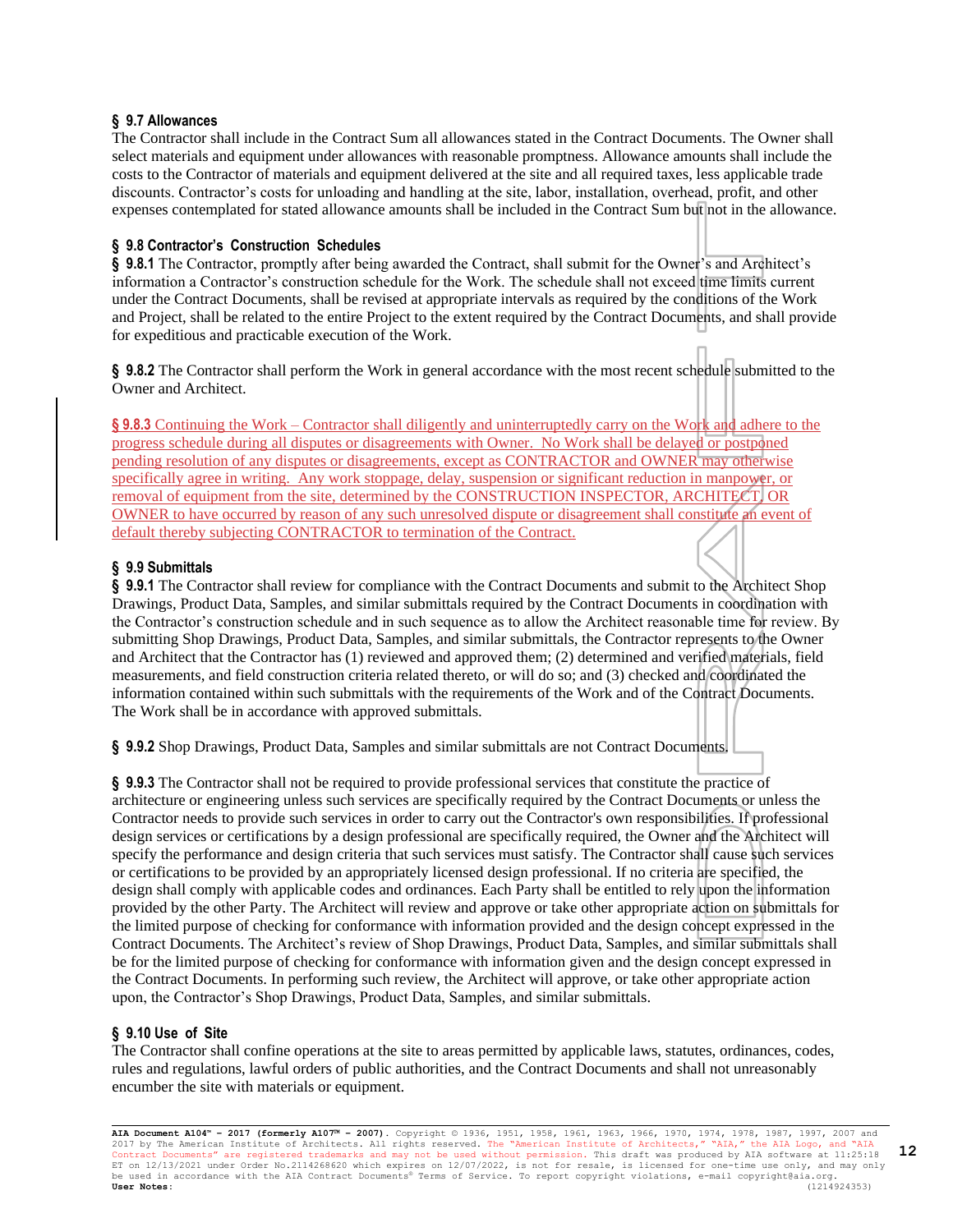## **§ 9.11 Cutting and Patching**

The Contractor shall be responsible for cutting, fitting, or patching required to complete the Work or to make its parts fit together properly.

## **§ 9.12 Cleaning Up**

The Contractor shall keep the premises and surrounding area free from accumulation of waste materials and rubbish caused by operations under the Contract. At completion of the Work, the Contractor shall remove waste materials, rubbish, the Contractor's tools, construction equipment, machinery, and surplus material from and about the Project.

## **§ 9.13 Access to Work**

The Contractor shall provide the Owner and Architect with access to the Work in preparation and progress wherever located.

## **§ 9.14 Royalties, Patents and Copyrights**

The Contractor shall pay all royalties and license fees. The Contractor shall defend suits or claims for infringement of copyrights and patent rights and shall hold the Owner and Architect harmless from loss on account thereof, but shall not be responsible for defense or loss when a particular design, process, or product of a particular manufacturer or manufacturers is required by the Contract Documents or where the copyright violations are contained in Drawings, Specifications or other documents prepared by the Owner or Architect. However, if an infringement of a copyright or patent is discovered by, or made known to, the Contractor, the Contractor shall be responsible for the loss unless the information is promptly furnished to the Architect.

## **§ 9.15 Indemnification**

**§ 9.15.1** To the fullest extent permitted by law, the Contractor shall indemnify and hold harmless the Owner, Architect, Architect's consultants, and agents and employees of any of them from and against claims, damages, losses and expenses, including but not limited to attorneys' fees, arising out of or resulting from performance of the Work, provided that such claim, damage, loss, or expense is attributable to bodily injury, sickness, disease or death, or to injury to or destruction of tangible property (other than the Work itself), but only to the extent caused by the negligent acts or omissions of the Contractor, a Subcontractor, anyone directly or indirectly employed by them, or anyone for whose acts they may be liable, regardless of whether or not such claim, damage, loss, or expense is caused in part by a party indemnified hereunder. Such obligation shall not be construed to negate, abridge, or reduce other rights or obligations of indemnity which would otherwise exist as to a party or person described in this Section 9.15.1.

**§ 9.15.2** In claims against any person or entity indemnified under this Section 9.15 by an employee of the Contractor, a Subcontractor, anyone directly or indirectly employed by them, or anyone for whose acts they may be liable, the indemnification obligation under Section 9.15.1 shall not be limited by a limitation on amount or type of damages, compensation or benefits payable by or for the Contractor or Subcontractor under workers' compensation acts, disability benefit acts or other employee benefit acts.

# **ARTICLE 10 ARCHITECT**

**§ 10.1** The Architect will provide administration of the Contract as described in the Contract Documents and will be an Owner's representative during construction, until the date the Architect issues the final Certificate for Payment. The Architect will have authority to act on behalf of the Owner only to the extent provided in the Contract Documents, unless otherwise modified in writing in accordance with other provisions of the Contract.

**§ 10.2** Duties, responsibilities, and limitations of authority of the Architect as set forth in the Contract Documents shall not be restricted, modified, or extended without written consent of the Owner, Contractor, and Architect. Consent shall not be unreasonably withheld.

**§ 10.3** The Architect will visit the site at intervals appropriate to the stage of the construction to become generally familiar with the progress and quality of the portion of the Work completed, and to determine in general, if the Work observed is being performed in a manner indicating that the Work, when fully completed, will be in accordance with the Contract Documents. However, the Architect will not be required to make exhaustive or continuous on-site inspections to check the quality or quantity of the Work. The Architect will not have control over, charge of, or responsibility for the construction means, methods, techniques, sequences, or procedures, or for safety precautions

**AIA Document A104™ – 2017 (formerly A107™ – 2007).** Copyright © 1936, 1951, 1958, 1961, 1963, 1966, 1970, 1974, 1978, 1987, 1997, 2007 and 2017 by The American Institute of Architects. All rights reserved. The "American Institute of Architects," "AIA," the AIA Logo, and "AIA<br>Contract Documents" are registered trademarks and may not be used without permission. ET on 12/13/2021 under Order No.2114268620 which expires on 12/07/2022, is not for resale, is licensed for one-time use only, and may only<br>be used in accordance with the AIA Contract Documents® Terms of Service. To report **User Notes:** (1214924353)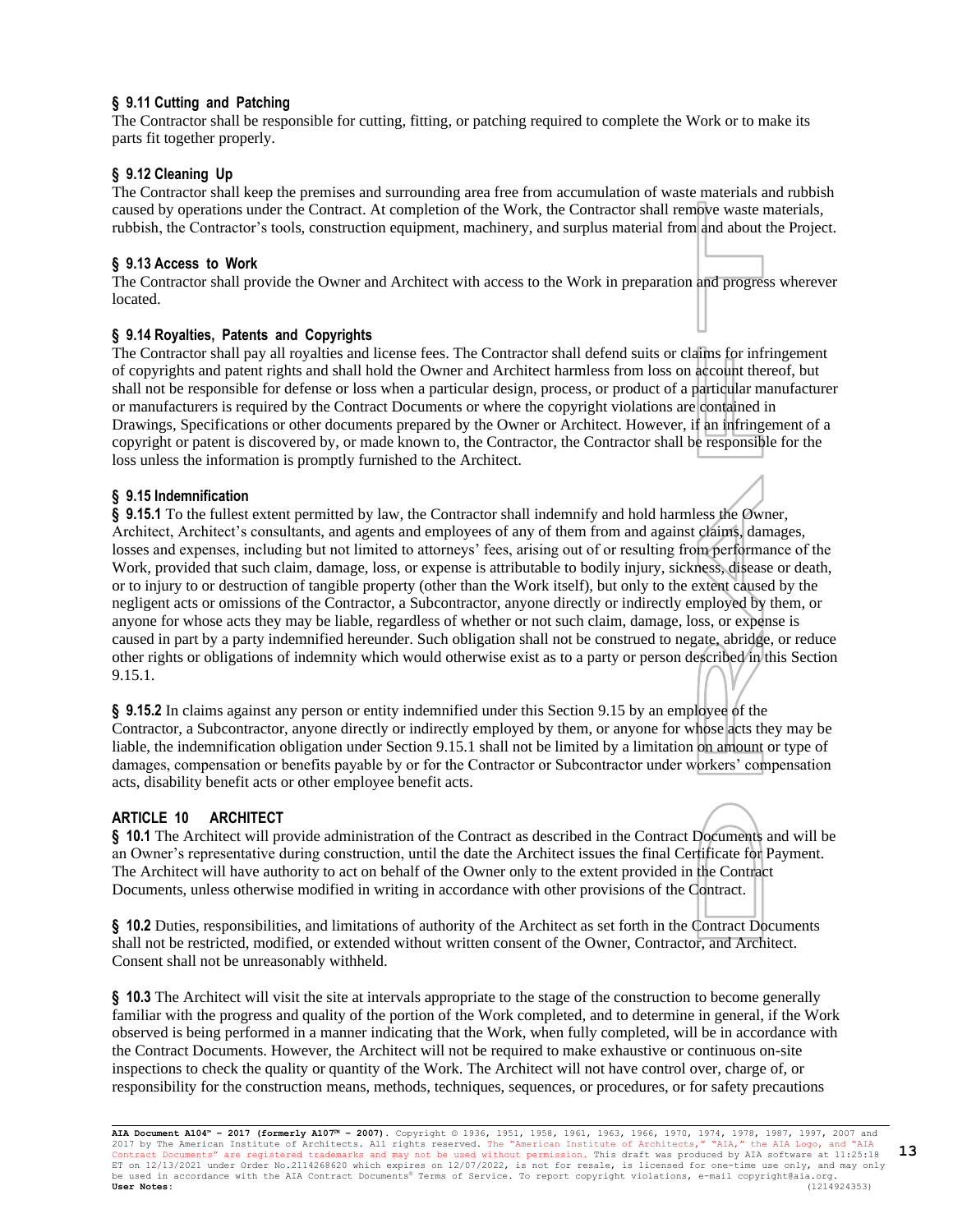and programs in connection with the Work, since these are solely the Contractor's rights and responsibilities under the Contract Documents.

**§ 10.4** On the basis of the site visits, the Architect will keep the Owner reasonably informed about the progress and quality of the portion of the Work completed, and promptly report to the Owner (1) known deviations from the Contract Documents, (2) known deviations from the most recent construction schedule submitted by the Contractor, and (3) defects and deficiencies observed in the Work. The Architect will not be responsible for the Contractor's failure to perform the Work in accordance with the requirements of the Contract Documents. The Architect will not have control over or charge of and will not be responsible for acts or omissions of the Contractor, Subcontractors, or their agents or employees, or any other persons or entities performing portions of the Work.

**§ 10.5** Based on the Architect's evaluations of the Work and of the Contractor's Applications for Payment, the Architect will review and certify the amounts due the Contractor and will issue Certificates for Payment in such amounts.

**§ 10.6** The Architect has authority to reject Work that does not conform to the Contract Documents and to require inspection or testing of the Work.

**§ 10.7** The Architect will review and approve or take other appropriate action upon, the Contractor's submittals such as Shop Drawings, Product Data, and Samples, but only for the limited purpose of checking for conformance with information given and the design concept expressed in the Contract Documents.

**§ 10.8** The Architect will interpret and decide matters concerning performance under, and requirements of, the Contract Documents on written request of either the Owner or Contractor. The Architect will make initial decisions on all claims, disputes, and other matters in question between the Owner and Contractor but will not be liable for results of any interpretations or decisions rendered in good faith.

**§ 10.9** The Architect's decisions on matters relating to aesthetic effect will be final if consistent with the intent expressed in the Contract Documents.

## **ARTICLE 11 SUBCONTRACTORS**

**§ 11.1** A Subcontractor is a person or entity who has a direct contract with the Contractor to perform a portion of the Work at the site.

**§ 11.2** Unless otherwise stated in the Contract Documents, the Contractor, as soon as practicable after award of the Contract, shall notify the Owner and Architect of the Subcontractors or suppliers proposed for each of the principal portions of the Work. The Contractor shall not contract with any Subcontractor or supplier to whom the Owner or Architect has made reasonable written objection within ten days after receipt of the Contractor's list of Subcontractors and suppliers. If the proposed but rejected Subcontractor was reasonably capable of performing the Work, the Contract Sum and Contract Time shall be increased or decreased by the difference, if any, occasioned by such change, and an appropriate Change Order shall be issued before commencement of the substitute Subcontractor's Work. The Contractor shall not be required to contract with anyone to whom the Contractor has made reasonable objection.

**§ 11.3** Contracts between the Contractor and Subcontractors shall (1) require each Subcontractor, to the extent of the Work to be performed by the Subcontractor, to be bound to the Contractor by the terms of the Contract Documents, and to assume toward the Contractor all the obligations and responsibilities, including the responsibility for safety of the Subcontractor's Work, which the Contractor, by the Contract Documents, assumes toward the Owner and Architect, and (2) allow the Subcontractor the benefit of all rights, remedies and redress against the Contractor that the Contractor, by these Contract Documents, has against the Owner.

## **ARTICLE 12 CONSTRUCTION BY OWNER OR BY SEPARATE CONTRACTORS**

**§ 12.1** The term "Separate Contractor(s)" shall mean other contractors retained by the Owner under separate agreements. The Owner reserves the right to perform construction or operations related to the Project with the Owner's own forces, and with Separate Contractors retained under Conditions of the Contract substantially similar to those of this Contract, including those provisions of the Conditions of the Contract related to insurance and waiver of subrogation.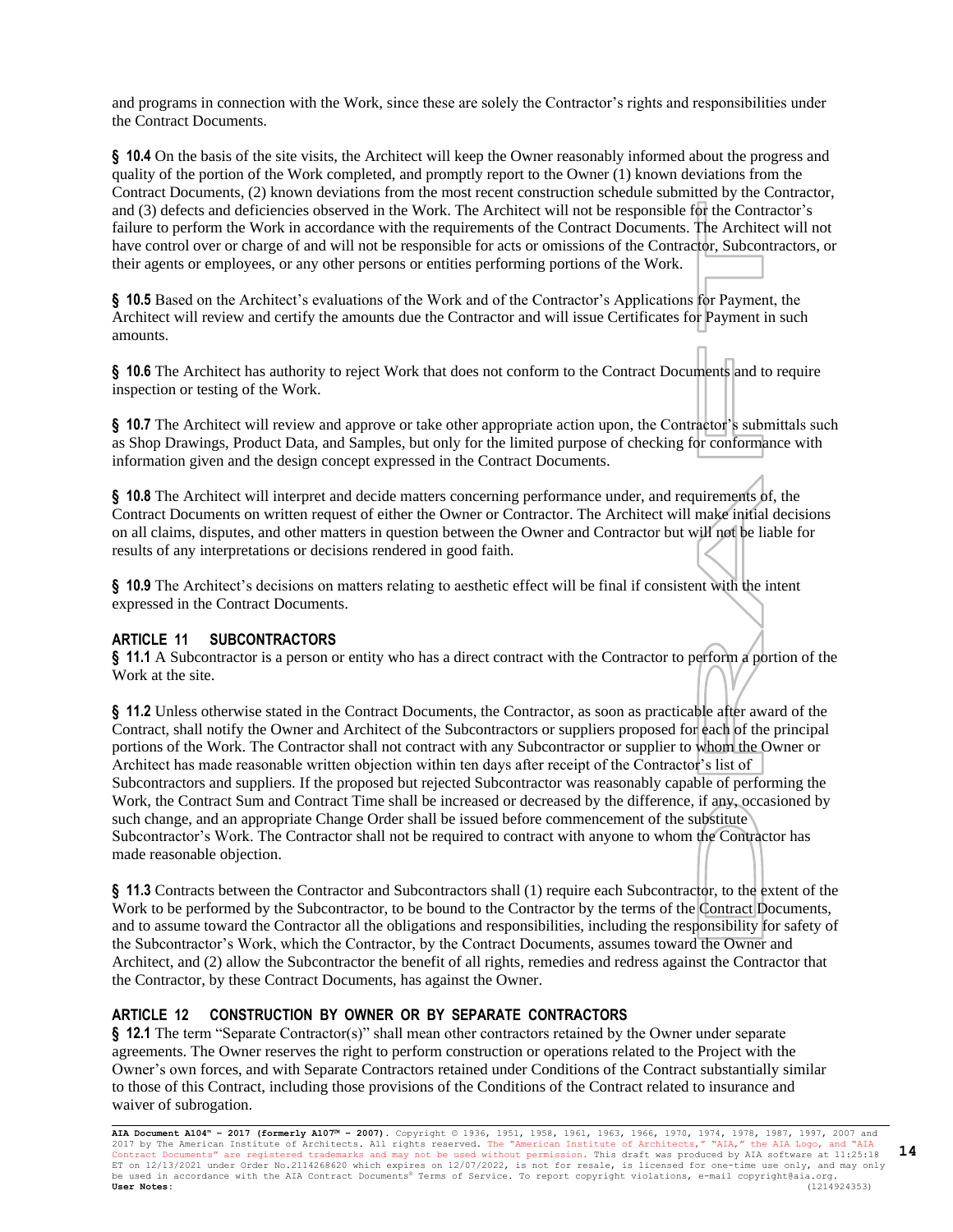**§ 12.2** The Contractor shall afford the Owner and Separate Contractors reasonable opportunity for introduction and storage of their materials and equipment and performance of their activities, and shall connect and coordinate the Contractor's activities with theirs as required by the Contract Documents.

**§ 12.3** The Owner shall be reimbursed by the Contractor for costs incurred by the Owner which are payable to a Separate Contractor because of delays, improperly timed activities, or defective construction of the Contractor. The Owner shall be responsible to the Contractor for costs incurred by the Contractor because of delays, improperly timed activities, damage to the Work, or defective construction of a Separate Contractor.

# **ARTICLE 13 CHANGES IN THE WORK**

**§ 13.1** By appropriate Modification, changes in the Work may be accomplished after execution of the Contract. The Owner, without invalidating the Contract, may order changes in the Work within the general scope of the Contract consisting of additions, deletions, or other revisions, with the Contract Sum and Contract Time being adjusted accordingly. Such changes in the Work shall be authorized by written Change Order signed by the Owner, Contractor, and Architect, or by written Construction Change Directive signed by the Owner and Architect. Upon issuance of the Change Order or Construction Change Directive, the Contractor shall proceed promptly with such changes in the Work, unless otherwise provided in the Change Order or Construction Change Directive.

**§ 13.2** Adjustments in the Contract Sum and Contract Time resulting from a change in the Work shall be determined by mutual agreement of the parties or, in the case of a Construction Change Directive signed only by the Owner and Architect, by the Contractor's cost of labor, material, equipment, and reasonable overhead and profit, unless the parties agree on another method for determining the cost or credit. Pending final determination of the total cost of a Construction Change Directive, the Contractor may request payment for Work completed pursuant to the Construction Change Directive. The Architect will make an interim determination of the amount of payment due for purposes of certifying the Contractor's monthly Application for Payment. When the Owner and Contractor agree on adjustments to the Contract Sum and Contract Time arising from a Construction Change Directive, the Architect will prepare a Change Order.

**§ 13.3** The Architect will have authority to order minor changes in the Work not involving adjustment in the Contract Sum or extension of the Contract Time and not inconsistent with the intent of the Contract Documents. Such changes shall be effected by written order and shall be binding on the Owner and Contractor. The Contractor shall carry out such written orders promptly. If the Contractor believes that the proposed minor change in the Work will affect the Contract Sum or Contract Time, the Contractor shall notify the Architect and shall not proceed to implement the change in the Work.

**§ 13.4** If concealed or unknown physical conditions are encountered at the site that differ materially from those indicated in the Contract Documents or from those conditions ordinarily found to exist, the Contract Sum and Contract Time shall be equitably adjusted as mutually agreed between the Owner and Contractor; provided that the Contractor provides notice to the Owner and Architect promptly and before conditions are disturbed.

# **ARTICLE 14 TIME**

§ 14.1 Time limits stated in the Contract Documents are of the essence of the Contract. By executing this Agreement the Contractor confirms that the Contract Time is a reasonable period for performing the Work.

**§ 14.2** Unless otherwise provided, Contract Time is the period of time, including authorized adjustments, allotted in the Contract Documents for Substantial Completion of the Work.

**§ 14.3** The term "day" as used in the Contract Documents shall mean calendar day unless otherwise specifically defined.

**§ 14.4** The date of Substantial Completion is the date certified by the Architect in accordance with Section 15.6.3.

**§ 14.5** If the Contractor is delayed at any time in the commencement or progress of the Work by (1) changes ordered in the Work; (2) by labor disputes, fire, unusual delay in deliveries, abnormal adverse weather conditions not reasonably anticipatable, unavoidable casualties, or any causes beyond the Contractor's control; or (3) by other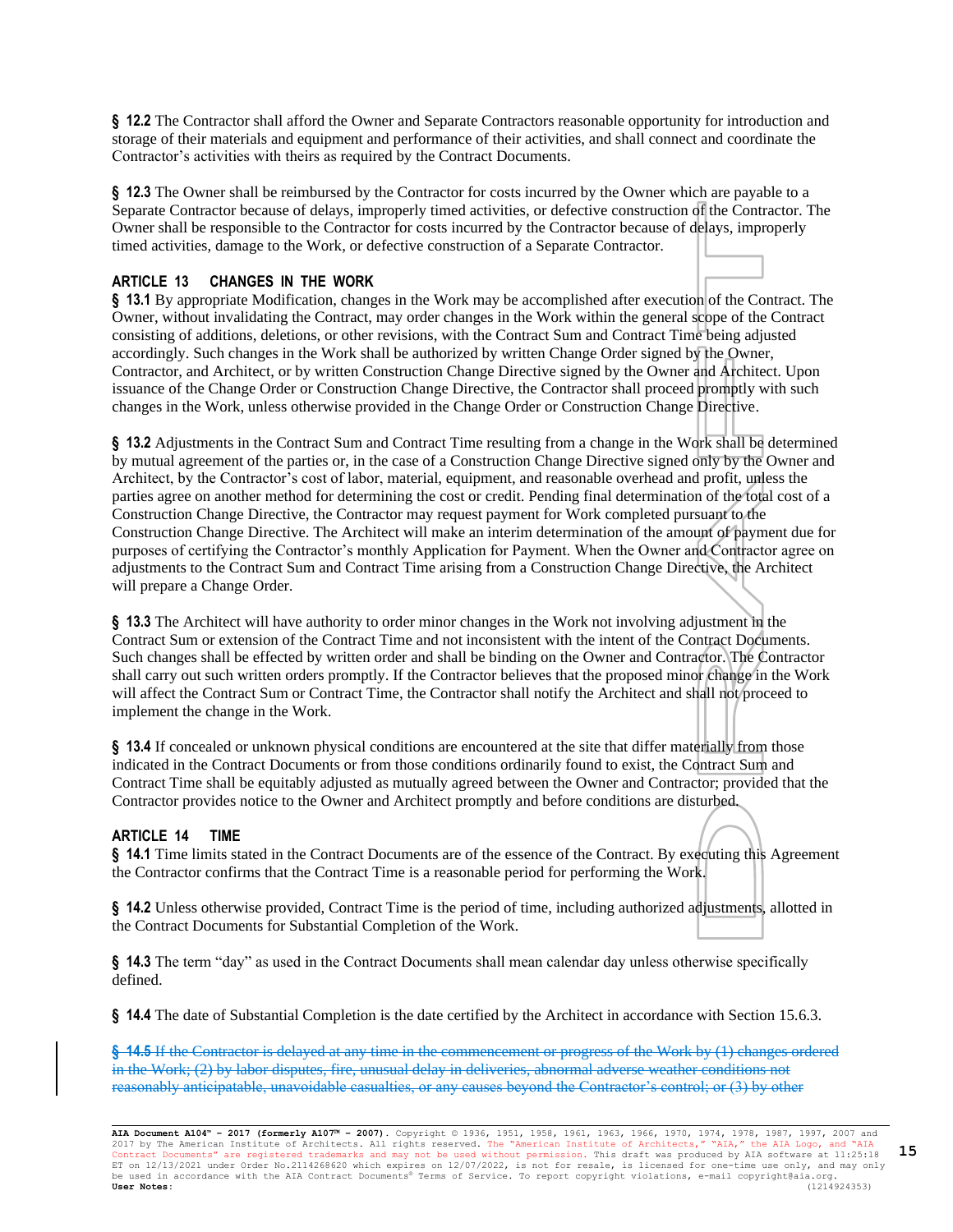causes that the Contractor asserts, and the Architect determines, justify delay, then the Contract Time shall be extended for such reasonable time as the Architect may determine, subject to the provisions of Article 21.

## **ARTICLE 15 PAYMENTS AND COMPLETION**

#### **§ 15.1 Schedule of Values**

**§ 15.1.1** Where the Contract is based on a Stipulated Sum or the Cost of the Work with a Guaranteed Maximum Price pursuant to Section 3.2 or 3.4, the Contractor shall submit a schedule of values to the Architect before the first Application for Payment, allocating the entire Stipulated Sum or Guaranteed Maximum Price to the various portions of the Work. The schedule of values shall be prepared in the form, and supported by the data to substantiate its accuracy required by the Architect. This schedule of values shall be used as a basis for reviewing the Contractor's Applications for Payment.

**§ 15.1.2** The allocation of the Stipulated Sum or Guaranteed Maximum Price under this Section 15.1 shall not constitute a separate stipulated sum or guaranteed maximum price for each individual line item in the schedule of values.

## **§ 15.2 Control Estimate**

**§ 15.2.1** Where the Contract Sum is the Cost of the Work, plus the Contractor's Fee without a Guaranteed Maximum Price pursuant to Section 3.3, the Contractor shall prepare and submit to the Owner a Control Estimate within 14 days of executing this Agreement. The Control Estimate shall include the estimated Cost of the Work plus the Contractor's Fee.

**§ 15.2.2** The Control Estimate shall include:

- **.1** the documents enumerated in Article 6, including all Modifications thereto;
- **.2** a list of the assumptions made by the Contractor in the preparation of the Control Estimate to supplement the information provided by the Owner and contained in the Contract Documents;
- **.3** a statement of the estimated Cost of the Work organized by trade categories or systems and the Contractor's Fee;
- **.4** a project schedule upon which the Control Estimate is based, indicating proposed Subcontractors, activity sequences and durations, milestone dates for receipt and approval of pertinent information, schedule of shop drawings and samples, procurement and delivery of materials or equipment the Owner's occupancy requirements, and the date of Substantial Completion; and
- **.5** a list of any contingency amounts included in the Control Estimate for further development of design and construction.

**§ 15.2.3** When the Control Estimate is acceptable to the Owner and Architect, the Owner shall acknowledge it in writing. The Owner's acceptance of the Control Estimate does not imply that the Control Estimate constitutes a Guaranteed Maximum Price.

**§ 15.2.4** The Contractor shall develop and implement a detailed system of cost control that will provide the Owner and Architect with timely information as to the anticipated total Cost of the Work. The cost control system shall compare the Control Estimate with the actual cost for activities in progress and estimates for uncompleted tasks and proposed changes. This information shall be reported to the Owner, in writing, no later than the Contractor's first Application for Payment and shall be revised and submitted with each Application for Payment.

**§ 15.2.5** The Owner shall authorize preparation of revisions to the Contract Documents that incorporate the agreedupon assumptions contained in the Control Estimate. The Owner shall promptly furnish such revised Contract Documents to the Contractor. The Contractor shall notify the Owner and Architect of any inconsistencies between the Control Estimate and the revised Contract Documents.

## **§ 15.3 Applications for Payment**

**§ 15.3.1** At least ten days before the date established for each progress payment, the Contractor shall submit to the Architect an itemized Application for Payment prepared in accordance with the schedule of values, if required under Section 15.1, for completed portions of the Work. The application shall be notarized, if required; be supported by all data substantiating the Contractor's right to payment that the Owner or Architect require; shall reflect retainage if provided for in the Contract Documents; and include any revised cost control information required by Section 15.2.4. Applications for Payment shall not include requests for payment for portions of the Work for which the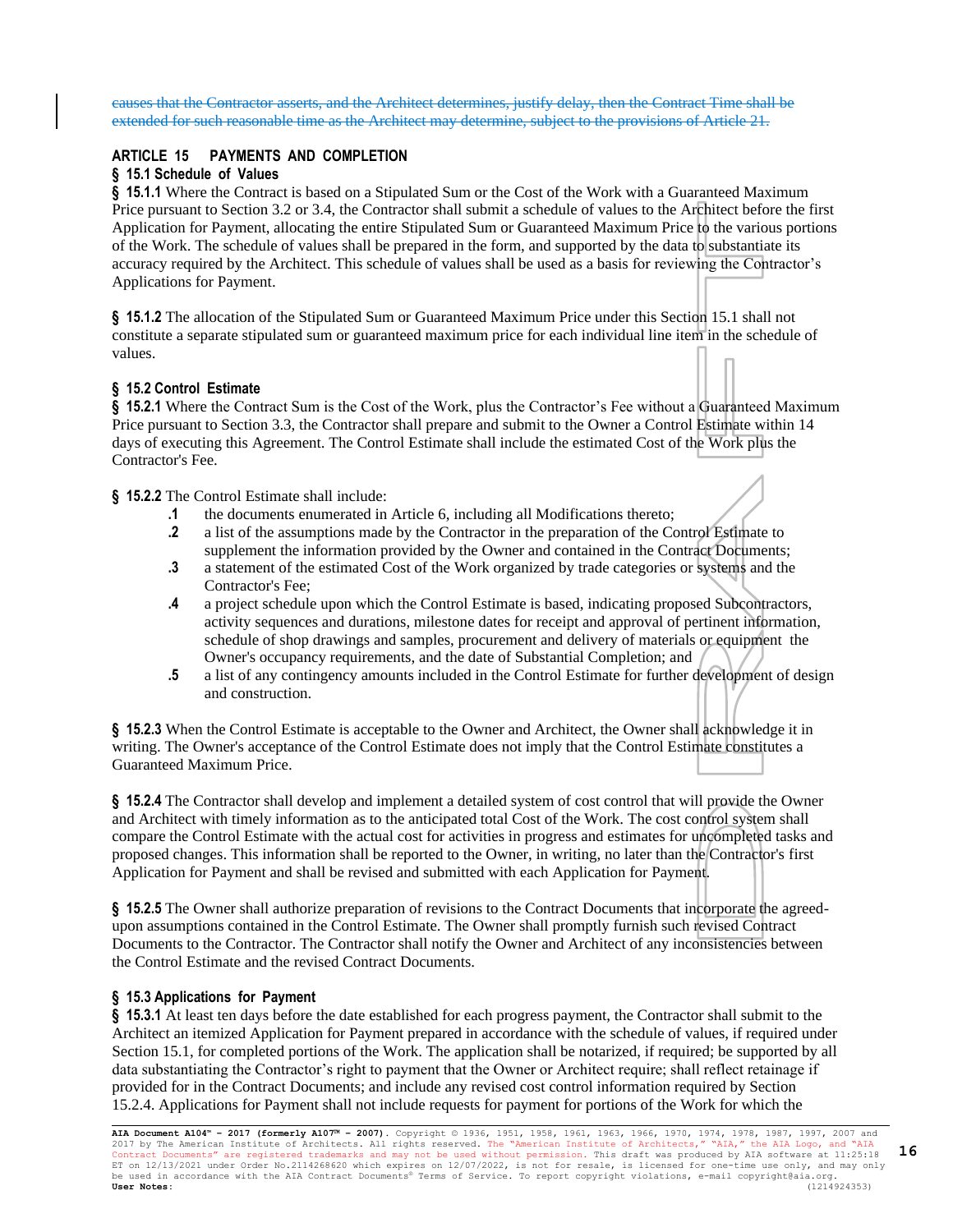Contractor does not intend to pay a Subcontractor or supplier, unless such Work has been performed by others whom the Contractor intends to pay.

**§ 15.3.2** With each Application for Payment where the Contract Sum is based upon the Cost of the Work, or the Cost of the Work with a Guaranteed Maximum Price, the Contractor shall submit payrolls, petty cash accounts, receipted invoices or invoices with check vouchers attached, and any other evidence required by the Owner to demonstrate that cash disbursements already made by the Contractor on account of the Cost of the Work equal or exceed progress payments already received by the Contractor plus payrolls for the period covered by the present Application for Payment, less that portion of the progress payments attributable to the Contractor's Fee.

**§ 15.3.3** Payments shall be made on account of materials and equipment delivered and suitably stored at the site for subsequent incorporation in the Work. If approved in advance by the Owner, payment may similarly be made for materials and equipment stored, and protected from damage, off the site at a location agreed upon in writing.

**§ 15.3.4** The Contractor warrants that title to all Work covered by an Application for Payment will pass to the Owner no later than the time of payment. The Contractor further warrants that upon submittal of an Application for Payment all Work for which Certificates for Payment have been previously issued and payments received from the Owner shall, to the best of the Contractor's knowledge, information and belief, be free and clear of liens, claims, security interests or other encumbrances adverse to the Owner's interests.

## **§ 15.4 Certificates for Payment**

**§ 15.4.1** The Architect will, within seven days after receipt of the Contractor's Application for Payment, either issue to the Owner a Certificate for Payment, with a copy to the Contractor, for such amount as the Architect determines is properly due, or notify the Contractor and Owner of the Architect's reasons for withholding certification in whole or in part as provided in Section 15.4.3.

**§ 15.4.2** The issuance of a Certificate for Payment will constitute a representation by the Architect to the Owner, based on the Architect's evaluations of the Work and the data in the Application for Payment, that, to the best of the Architect's knowledge, information, and belief, the Work has progressed to the point indicated, the quality of the Work is in accordance with the Contract Documents, and the Contractor is entitled to payment in the amount certified. The foregoing representations are subject to an evaluation of the Work for conformance with the Contract Documents upon Substantial Completion, to results of subsequent tests and inspections, to correction of minor deviations from the Contract Documents prior to completion and to specific qualifications expressed by the Architect. However, the issuance of a Certificate for Payment will not be a representation that the Architect has (1) made exhaustive or continuous on-site inspections to check the quality or quantity of the Work; (2) reviewed construction means, methods, techniques, sequences, or procedures; (3) reviewed copies of requisitions received from Subcontractors and suppliers and other data requested by the Owner to substantiate the Contractor's right to payment; or (4) made examination to ascertain how or for what purpose the Contractor has used money previously paid on account of the Contract Sum.

**§ 15.4.3** The Architect may withhold a Certificate for Payment in whole or in part, to the extent reasonably necessary to protect the Owner, if in the Architect's opinion the representations to the Owner required by Section 15.4.2 cannot be made. If the Architect is unable to certify payment in the amount of the Application, the Architect will notify the Contractor and Owner as provided in Section 15.4.1. If the Contractor and the Architect cannot agree on a revised amount, the Architect will promptly issue a Certificate for Payment for the amount for which the Architect is able to make such representations to the Owner. The Architect may also withhold a Certificate for Payment or, because of subsequently discovered evidence, may nullify the whole or a part of a Certificate for Payment previously issued, to such extent as may be necessary in the Architect's opinion to protect the Owner from loss for which the Contractor is responsible, including loss resulting from acts and omissions described in Section 9.2.2, because of

- **.1** defective Work not remedied;
- **.2** third-party claims filed or reasonable evidence indicating probable filing of such claims unless security acceptable to the Owner is provided by the Contractor;
- **.3** failure of the Contractor to make payments properly to Subcontractors or suppliers for labor, materials or equipment;
- **.4** reasonable evidence that the Work cannot be completed for the unpaid balance of the Contract Sum;
- **.5** damage to the Owner or a Separate Contractor;

**AIA Document A104™ – 2017 (formerly A107™ – 2007).** Copyright © 1936, 1951, 1958, 1961, 1963, 1966, 1970, 1974, 1978, 1987, 1997, 2007 and 2017 by The American Institute of Architects. All rights reserved. The "American Institute of Architects," "AIA," the AIA Logo, and "AIA<br>Contract Documents" are registered trademarks and may not be used without permission. ET on 12/13/2021 under Order No.2114268620 which expires on 12/07/2022, is not for resale, is licensed for one-time use only, and may only<br>be used in accordance with the AIA Contract Documents® Terms of Service. To report **User Notes:** (1214924353) **17**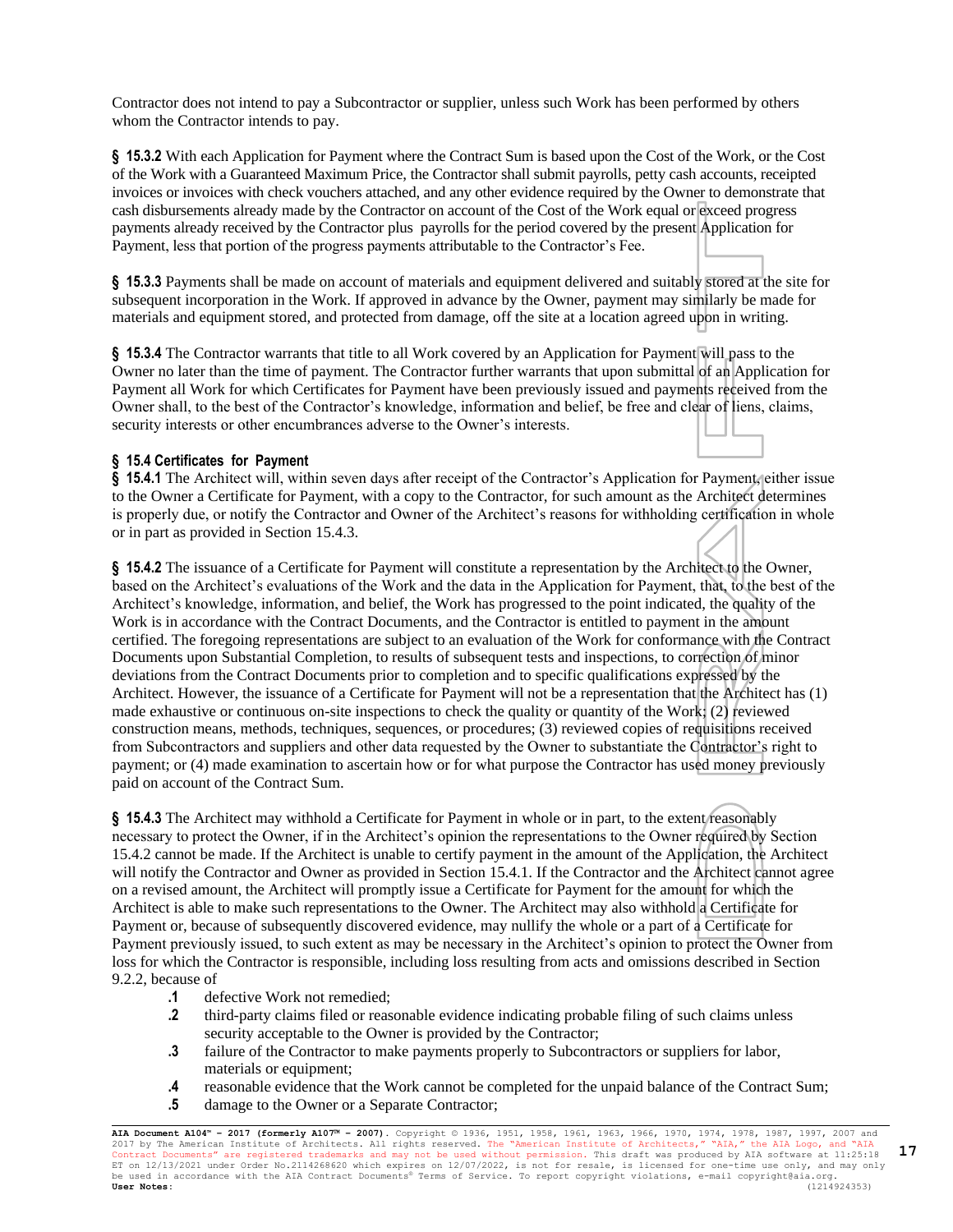- **.6** reasonable evidence that the Work will not be completed within the Contract Time and that the unpaid balance would not be adequate to cover actual or liquidated damages for the anticipated delay; or
- **.7** repeated failure to carry out the Work in accordance with the Contract Documents.

**§ 15.4.4** When either party disputes the Architect's decision regarding a Certificate for Payment under Section 15.4.3, in whole or in part, that party may submit a Claim in accordance with Article 21.

## **§ 15.5 Progress Payments**

**§ 15.5.1** The Contractor shall pay each Subcontractor, no later than seven days after receipt of payment from the Owner, the amount to which the Subcontractor is entitled, reflecting percentages actually retained from payments to the Contractor on account of the Subcontractor's portion of the Work. The Contractor shall, by appropriate agreement with each Subcontractor, require each Subcontractor to make payments to sub-subcontractors in a similar manner.

**§ 15.5.2** Neither the Owner nor Architect shall have an obligation to pay or see to the payment of money to a Subcontractor or supplier except as may otherwise be required by law.

**§ 15.5.3** A Certificate for Payment, a progress payment, or partial or entire use or occupancy of the Project by the Owner shall not constitute acceptance of Work not in accordance with the Contract Documents.

**§ 15.5.4** Provided the Owner has fulfilled its payment obligations under the Contract Documents, the Contractor shall defend and indemnify the Owner from all loss, liability, damage or expense, including reasonable attorney's fees and litigation expenses, arising out of any lien claim or other claim for payment by any Subcontractor or supplier of any tier. Upon receipt of notice of a lien claim or other claim for payment, the Owner shall notify the Contractor. If approved by the applicable court, when required, the Contractor may substitute a surety bond for the property against which the lien or other claim for payment has been asserted.

# **§ 15.6 Substantial Completion**

**§ 15.6.1** Substantial Completion is the stage in the progress of the Work when the Work or designated portion thereof is sufficiently complete in accordance with the Contract Documents so that the Owner can occupy or utilize the Work for its intended use.

**§ 15.6.2** When the Contractor considers that the Work, or a portion thereof which the Owner agrees to accept separately, is substantially complete, the Contractor shall prepare and submit to the Architect a comprehensive list of items to be completed or corrected prior to final payment. Failure to include an item on such list does not alter the responsibility of the Contractor to complete all Work in accordance with the Contract Documents.

**§ 15.6.3** Upon receipt of the Contractor's list, the Architect will make an inspection to determine whether the Work or designated portion thereof is substantially complete. When the Architect determines that the Work or designated portion thereof is substantially complete, the Architect will issue a Certificate of Substantial Completion which shall establish the date of Substantial Completion; establish responsibilities of the Owner and Contractor for security, maintenance, heat, utilities, damage to the Work and insurance; and fix the time within which the Contractor shall finish all items on the list accompanying the Certificate. Warranties required by the Contract Documents shall commence on the date of Substantial Completion of the Work or designated portion thereof unless otherwise provided in the Certificate of Substantial Completion.

**§ 15.6.4** The Certificate of Substantial Completion shall be submitted to the Owner and Contractor for their written acceptance of responsibilities assigned to them in the Certificate. Upon such acceptance and consent of surety, if any, the Owner shall make payment of retainage applying to the Work or designated portion thereof. Such payment shall be adjusted for Work that is incomplete or not in accordance with the requirements of the Contract Documents.

## **§ 15.7 Final Completion and Final Payment**

**§ 15.7.1** Upon receipt of the Contractor's notice that the Work is ready for final inspection and acceptance and upon receipt of a final Application for Payment, the Architect will promptly make such inspection and, when the Architect finds the Work acceptable under the Contract Documents and the Contract fully performed, the Architect will promptly issue a final Certificate for Payment stating that to the best of the Architect's knowledge, information and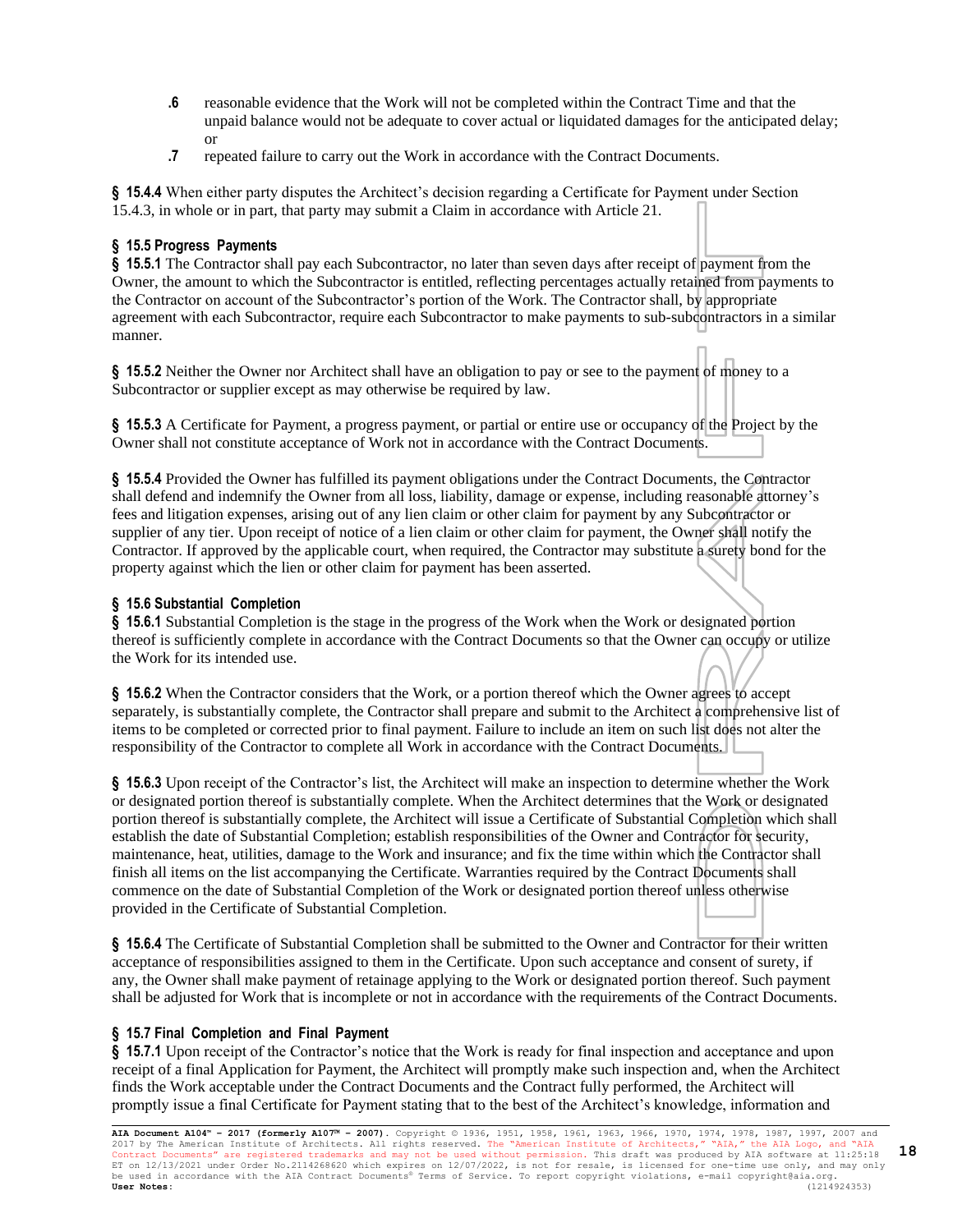belief, and on the basis of the Architect's on-site visits and inspections, the Work has been completed in accordance with the Contract Documents and that the entire balance found to be due the Contractor and noted in the final Certificate is due and payable. The Architect's final Certificate for Payment will constitute a further representation that conditions stated in Section 15.7.2 as precedent to the Contractor's being entitled to final payment have been fulfilled.

**§ 15.7.2** Final payment shall not become due until the Contractor has delivered to the Owner a complete release of all liens arising out of this Contract or receipts in full covering all labor, materials and equipment for which a lien could be filed, or a bond satisfactory to the Owner to indemnify the Owner against such lien. If such lien remains unsatisfied after payments are made, the Contractor shall refund to the Owner all money that the Owner may be compelled to pay in discharging such lien, including costs and reasonable attorneys' fees.

**§ 15.7.3** The making of final payment shall constitute a waiver of claims by the Owner except those arising from

- **.1** liens, claims, security interests or encumbrances arising out of the Contract and unsettled;
- **.2** failure of the Work to comply with the requirements of the Contract Documents;
- **.3** terms of special warranties required by the Contract Documents; or
- **.4** audits performed by the Owner, if permitted by the Contract Documents, after final payment.

**§ 15.7.4** Acceptance of final payment by the Contractor, a Subcontractor or supplier shall constitute a waiver of claims by that payee except those previously made in writing and identified by that payee as unsettled at the time of the final Application for Payment.

# **ARTICLE 16 PROTECTION OF PERSONS AND PROPERTY**

#### **§ 16.1 Safety Precautions and Programs**

The Contractor shall be responsible for initiating, maintaining, and supervising all safety precautions and programs in connection with the performance of the Contract. The Contractor shall take reasonable precautions for safety of, and shall provide reasonable protection to prevent damage, injury, or loss to

- **.1** employees on the Work and other persons who may be affected thereby;
- **.2** the Work and materials and equipment to be incorporated therein, whether in storage on or off the site, under care, custody, or control of the Contractor, a Subcontractor, or a Sub-subcontractor; and
- **.3** other property at the site or adjacent thereto, such as trees, shrubs, lawns, walks, pavements, roadways, structures and utilities not designated for removal, relocation, or replacement in the course of construction.

The Contractor shall comply with, and give notices required by, applicable laws, statutes, ordinances, codes, rules and regulations, and lawful orders of public authorities bearing on safety of persons and property and their protection from damage, injury, or loss. The Contractor shall promptly remedy damage and loss to property caused in whole or in part by the Contractor, a Subcontractor, a sub-subcontractor, or anyone directly or indirectly employed by any of them, or by anyone for whose acts they may be liable and for which the Contractor is responsible under Sections 16.1.2 and 16.1.3. The Contractor may make a claim for the cost to remedy the damage or loss to the extent such damage or loss is attributable to acts or omissions of the Owner or Architect or by anyone for whose acts either of them may be liable, and not attributable to the fault or negligence of the Contractor. The foregoing obligations of the Contractor are in addition to the Contractor's obligations under Section 9.15.

## **§ 16.2 Hazardous Materials and Substances**

**§ 16.2.1** The Contractor is responsible for compliance with the requirements of the Contract Documents regarding hazardous materials or substances. If the Contractor encounters a hazardous material or substance not addressed in the Contract Documents, and if reasonable precautions will be inadequate to prevent foreseeable bodily injury or death to persons resulting from a material or substance, including but not limited to asbestos or polychlorinated biphenyl (PCB), encountered on the site by the Contractor, the Contractor shall, upon recognizing the condition, immediately stop Work in the affected area and notify the Owner and Architect of the condition. When the material or substance has been rendered harmless, Work in the affected area shall resume upon written agreement of the Owner and Contractor. By Change Order, the Contract Time shall be extended appropriately and the Contract Sum shall be increased in the amount of the Contractor's reasonable additional costs of shutdown, delay, and start-up.

**§ 16.2.2** To the fullest extent permitted by law, the Owner shall indemnify and hold harmless the Contractor, Subcontractors, Architect, Architect's consultants, and agents and employees of any of them from and against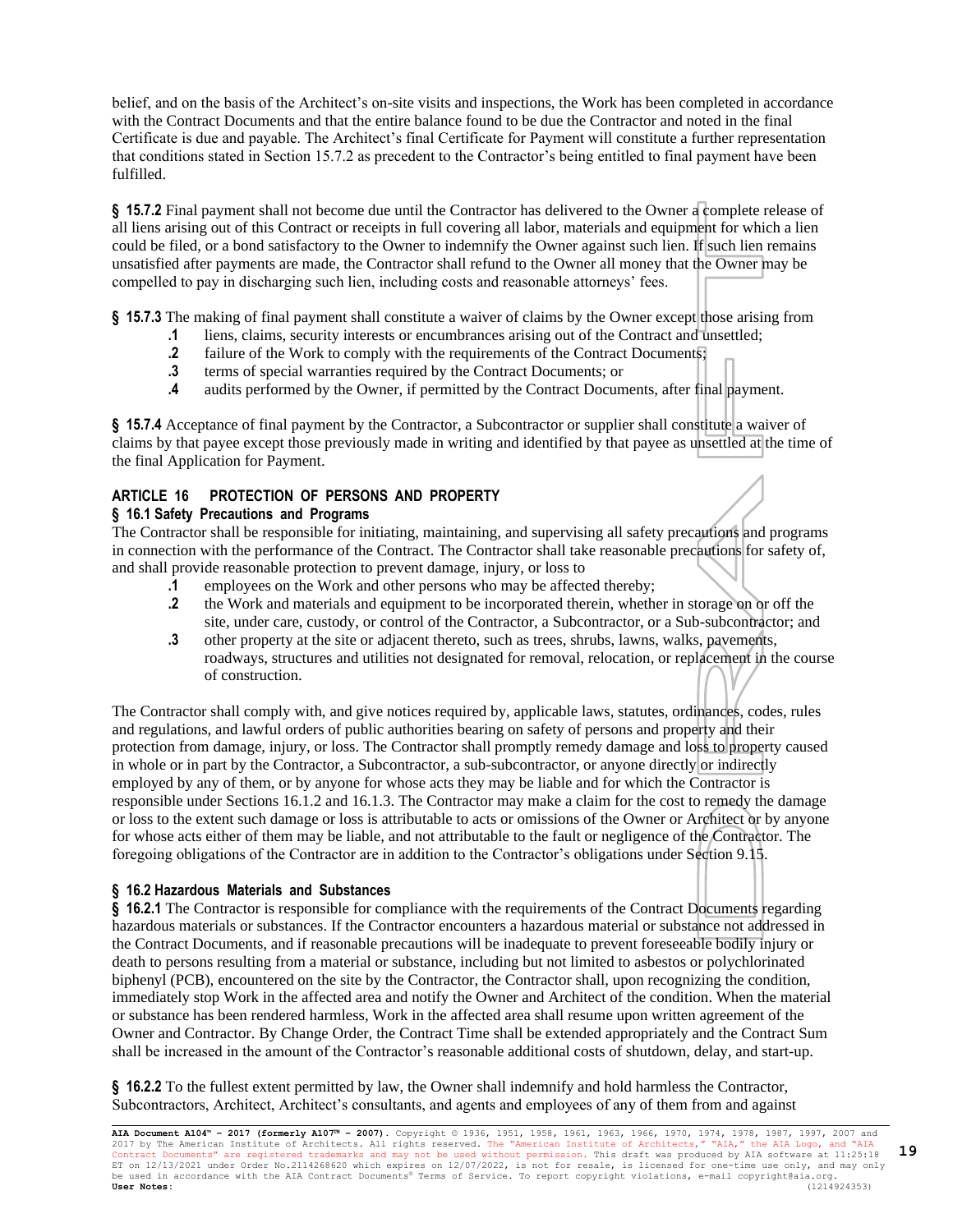claims, damages, losses, and expenses, including but not limited to attorneys' fees, arising out of or resulting from performance of the Work in the affected area, if in fact, the material or substance presents the risk of bodily injury or death as described in Section 16.2.1 and has not been rendered harmless, provided that such claim, damage, loss, or expense is attributable to bodily injury, sickness, disease or death, or to injury to or destruction of tangible property (other than the Work itself), except to the extent that such damage, loss, or expense is due to the fault or negligence of the party seeking indemnity.

**§ 16.2.3** If, without negligence on the part of the Contractor, the Contractor is held liable by a government agency for the cost of remediation of a hazardous material or substance solely by reason of performing Work as required by the Contract Documents, the Owner shall indemnify the Contractor for all cost and expense thereby incurred.

## **ARTICLE 17 INSURANCE AND BONDS**

#### **§ 17.1 Contractor's Insurance**

**§ 17.1.1** The Contractor shall purchase and maintain insurance of the types and limits of liability, containing the endorsements, and subject to the terms and conditions, as described in this Section 17.1 or elsewhere in the Contract Documents. The Contractor shall purchase and maintain the insurance required by this Agreement from an insurance company or insurance companies lawfully authorized to issue insurance in the jurisdiction where the Project is located. The Contractor shall maintain the required insurance until the expiration of the period for correction of Work as set forth in Section 18.4, unless a different duration is stated below:

« »

**§ 17.1.2** Commercial General Liability insurance for the Project written on an occurrence form with policy limits of not less than « one million dollars » ( $\frac{\sqrt{8} \times 1,000000}{8}$  ») each occurrence, « <del>one t</del>wo million dollars » ( $\frac{\sqrt{8} \times 1,000,000}{8}$  ») general aggregate, and «twoone million dollars » (\$ «12,000,000 » ) aggregate for products-completed operations hazard, providing coverage for claims including

- **.1** damages because of bodily injury, sickness or disease, including occupational sickness or disease, and death of any person;
- **2** personal and advertising injury:
- **.3** damages because of physical damage to or destruction of tangible property, including the loss of use of such property;
- **.4** bodily injury or property damage arising out of completed operations; and
- **.5** the Contractor's indemnity obligations under Section 9.15.

**§ 17.1.3** Automobile Liability covering vehicles owned by the Contractor and non-owned vehicles used by the Contractor, with policy limits of not less than <u>«one million dollars »</u> ( $\frac{\sqrt{8} \times 1,000,000 \times 1}{\sqrt{8}}$ ) per accident, for bodily injury, death of any person, and property damage arising out of the ownership, maintenance, and use of those motor vehicles along with any other statutorily required automobile coverage.

**§ 17.1.4** The Contractor may achieve the required limits and coverage for Commercial General Liability and Automobile Liability through a combination of primary and excess or umbrella liability insurance, provided such primary and excess or umbrella insurance policies result in the same or greater coverage as those required under Section 17.1.2 and 17.1.3, and in no event shall any excess or umbrella liability insurance provide narrower coverage than the primary policy. The excess policy shall not require the exhaustion of the underlying limits only through the actual payment by the underlying insurers.

**§ 17.1.5** Workers' Compensation at statutory limits.

§ **17.1.6** Employers' Liability with policy limits not less than « one five hundred thousand million dollars » (\$)  $\leftarrow +0.500,000 \rightarrow$  ) each accident, «onefive hundred thousand million dollars  $\rightarrow$  (\$  $\leftarrow +0.500,000 \rightarrow$  ) each employee, and « one million dollars » ( $\sin 1000,000$  ») policy limit.

**§ 17.1.7** If the Contractor is required to furnish professional services as part of the Work, the Contractor shall procure Professional Liability insurance covering performance of the professional services, with policy limits within reason of industry standard, and as determined by Owner of not less than «one million » (\$ «1,000,000 » ) per claim and «two million » ( $\sqrt{$\infty,000,000}$  ») in the aggregate.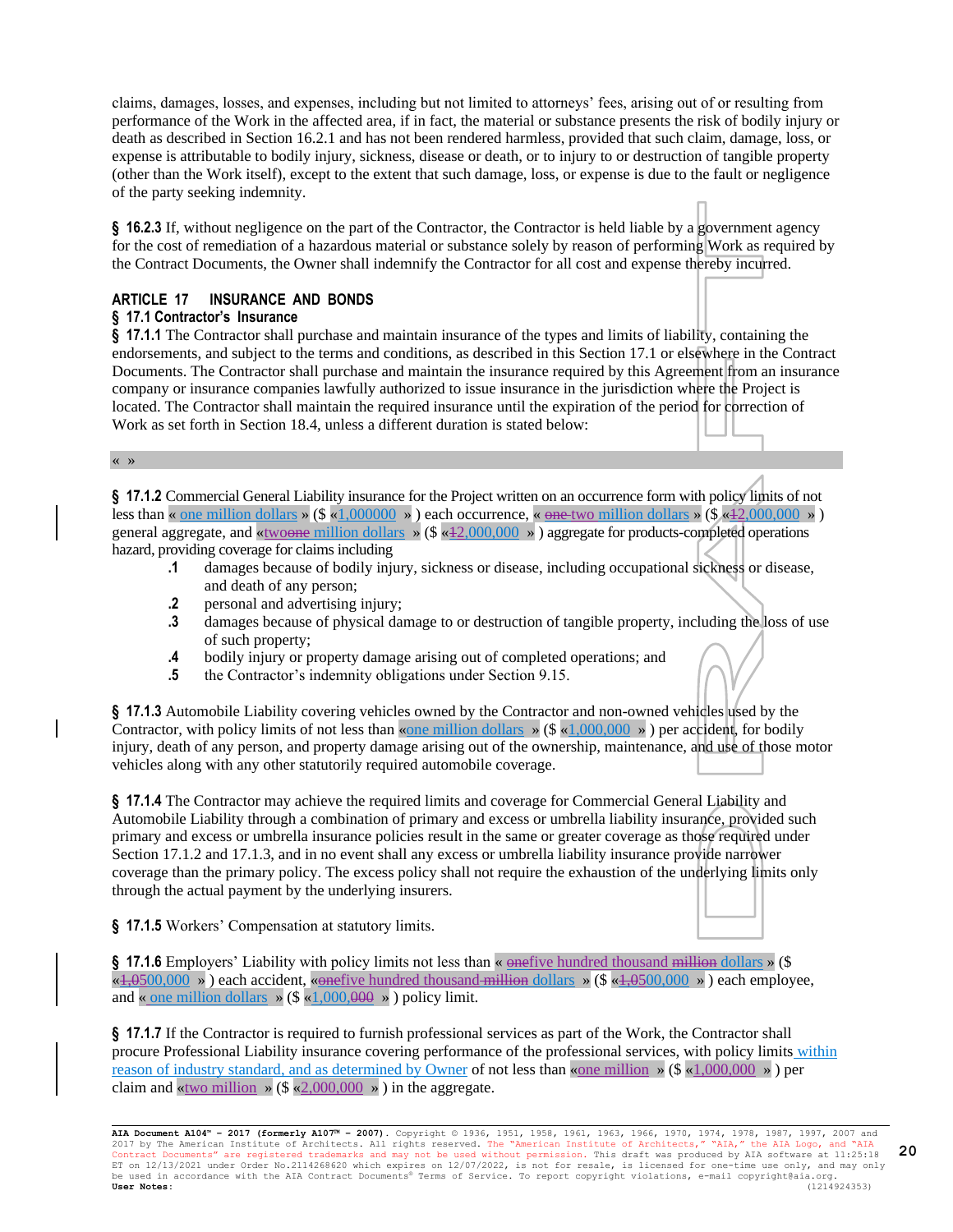**§ 17.1.8** If the Work involves the transport, dissemination, use, or release of pollutants, the Contractor shall procure Pollution Liability insurance, with policy limits of not less than «  $\ast$  (\$  $\ast$  ») per claim and « » (\$  $\ast$  ») in the aggregate.within reason of industry standard, and as determined by Owner.

**§ 17.1.9** Coverage under Sections 17.1.7 and 17.1.8 may be procured through a Combined Professional Liability and Pollution Liability insurance policy, with combined policy limits within reason of industry standard, and as determined by Owner. of not less than  $\leftarrow \rightarrow (\$ \leftarrow \rightarrow)$  per claim and  $\leftarrow \rightarrow (\$ \leftarrow \rightarrow)$  in the aggregate.

**§ 17.1.10** The Contractor shall provide certificates of insurance acceptable to the Owner evidencing compliance with the requirements in this Section 17.1 at the following times: (1) prior to commencement of the Work; (2) upon renewal or replacement of each required policy of insurance; and (3) upon the Owner's written request. An additional certificate evidencing continuation of liability coverage, including coverage for completed operations, shall be submitted with the final Application for Payment and thereafter upon renewal or replacement of such coverage until the expiration of the period required by Section 17.1.1. The certificates will show the Owner as an additional insured on the Contractor's Commercial General Liability and excess or umbrella liability policy.

**§ 17.1.11** The Contractor shall disclose to the Owner any deductible or self- insured retentions applicable to any insurance required to be provided by the Contractor.

**§ 17.1.12** To the fullest extent permitted by law, the Contractor shall cause the commercial liability coverage required by this Section 17.1 to include (1) the Owner, the Architect, and the Architect's Consultants as additional insureds for claims caused in whole or in part by the Contractor's negligent acts or omissions during the Contractor's operations; and (2) the Owner as an additional insured for claims caused in whole or in part by the Contractor's negligent acts or omissions for which loss occurs during completed operations. The additional insured coverage shall be primary and non-contributory to any of the Owner's general liability insurance policies and shall apply to both ongoing and completed operations. To the extent commercially available, the additional insured coverage shall be no less than that provided by Insurance Services Office, Inc. (ISO) forms CG 20 10 07 04, CG 20 37 07 04, and, with respect to the Architect and the Architect's Consultants, CG 20 32 07 04.

**§ 17.1.13** Within three (3) business days of the date the Contractor becomes aware of an impending or actual cancellation or expiration of any insurance required by this Section 17.1, the Contractor shall provide notice to the Owner of such impending or actual cancellation or expiration. Upon receipt of notice from the Contractor, the Owner shall, unless the lapse in coverage arises from an act or omission of the Owner, have the right to stop the Work until the lapse in coverage has been cured by the procurement of replacement coverage by the Contractor. The furnishing of notice by the Contractor shall not relieve the Contractor of any contractual obligation to provide any required coverage.



## **§ 17.2 Owner's Insurance**

**§ 17.2.1 Owner's Liability Insurance**

The Owner shall be responsible for purchasing and maintaining the Owner's usual liability insurance.

**AIA Document A104™ – 2017 (formerly A107™ – 2007).** Copyright © 1936, 1951, 1958, 1961, 1963, 1966, 1970, 1974, 1978, 1987, 1997, 2007 and 2017 by The American Institute of Architects. All rights reserved. The "American Institute of Architects," "AIA," the AIA Logo, and "AIA<br>Contract Documents" are registered trademarks and may not be used without permission. Contract Documents" are registered trademarks and may not be used without permission. This draft was produced by AIA software at 11:25:18<br>ET on 12/13/2021 under Order No.2114268620 which expires on 12/07/2022, is not for r be used in accordance with the AIA Contract Documents® Terms of Service. To report copyright violations, e-mail copyright@aia.org.<br>User Notes: (1214924353) **User Notes:** (1214924353) **21**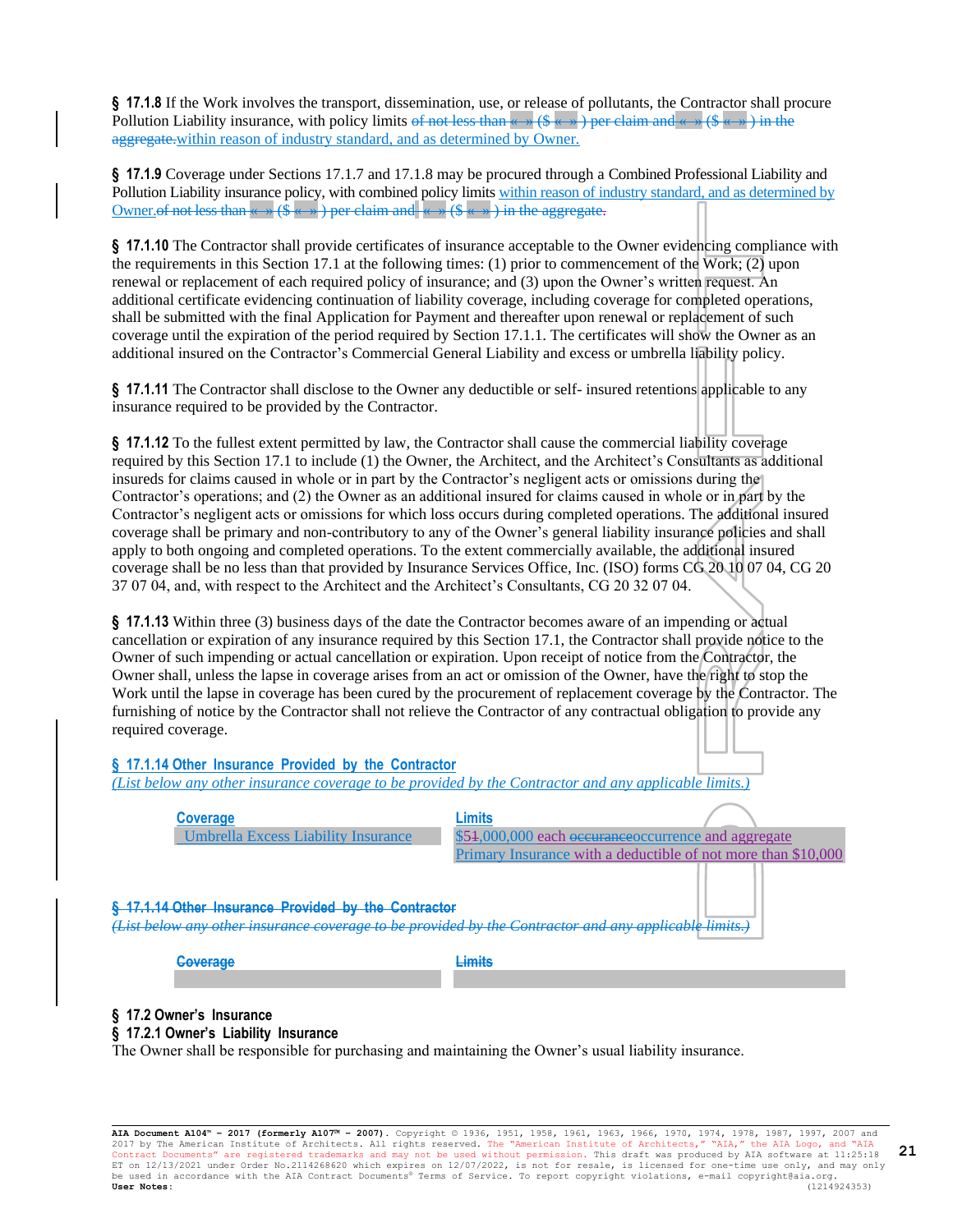# **§ 17.2.2 Property Insurance**

**§ 17.2.2.1** The Owner shall purchase and maintain, from an insurance company or insurance companies lawfully authorized to issue insurance in the jurisdiction where the Project is located, property insurance written on a builder's risk "all-risks" completed value or equivalent policy form and sufficient to cover the total value of the entire Project on a replacement cost basis. The Owner's property insurance coverage shall be no less than the amount of the initial Contract Sum, plus the value of subsequent Modifications and labor performed or materials or equipment supplied by others. The property insurance shall be maintained until Substantial Completion and thereafter as provided in Section 17.2.2.2, unless otherwise provided in the Contract Documents or otherwise agreed in writing by the parties to this Agreement. This insurance shall include the interests of the Owner, Contractor, Subcontractors, and Sub-subcontractors in the Project as insureds. This insurance shall include the interests of mortgagees as loss payees.

**§ 17.2.2.2** Unless the parties agree otherwise, upon Substantial Completion, the Owner shall continue the insurance required by Section 17.2.2.1 or, if necessary, replace the insurance policy required under Section 17.2.2.1 with property insurance written for the total value of the Project that shall remain in effect until expiration of the period for correction of the Work set forth in Section 18.4.

**§ 17.2.2.3** If the insurance required by this Section 17.2.2 is subject to deductibles or self-insured retentions, the Owner shall be responsible for all loss not covered because of such deductibles or retentions.

**§ 17.2.2.4** If the Work involves remodeling an existing structure or constructing an addition to an existing structure, the Owner shall purchase and maintain, until the expiration of the period for correction of Work as set forth in Section 18.4, "all-risks" property insurance, on a replacement cost basis, protecting the existing structure against direct physical loss or damage, notwithstanding the undertaking of the Work. The Owner shall be responsible for all co-insurance penalties.

**§ 17.2.2.5** Prior to commencement of the Work, the Owner shall secure the insurance, and provide evidence of the coverage, required under this Section 17.2.2 and, upon the Contractor's request, provide a copy of the property insurance policy or policies required by this Section 17.2.2. The copy of the policy or policies provided shall contain all applicable conditions, definitions, exclusions, and endorsements.

**§ 17.2.2.6** Within three (3) business days of the date the Owner becomes aware of an impending or actual cancellation or expiration of any insurance required by this Section 17.2.2, the Owner shall provide notice to the Contractor of such impending or actual cancellation or expiration. Unless the lapse in coverage arises from an act or omission of the Contractor: (1) the Contractor, upon receipt of notice from the Owner, shall have the right to stop the Work until the lapse in coverage has been cured by the procurement of replacement coverage by either the Owner or the Contractor; (2) the Contract Time and Contract Sum shall be equitably adjusted; and (3) the Owner waives all rights against the Contractor, Subcontractors, and Sub-subcontractors to the extent any loss to the Owner would have been covered by the insurance had it not expired or been cancelled. If the Contractor purchases replacement coverage, the cost of the insurance shall be charged to the Owner by an appropriate Change Order. The furnishing of notice by the Owner shall not relieve the Owner of any contractual obligation to provide required insurance.

# **§ 17.2.2.7 Waiver of Subrogation**

**§ 17.2.2.7.1** The Owner and Contractor waive all rights against (1) each other and any of their subcontractors, subsubcontractors, agents, and employees, each of the other; (2) the Architect and Architect's consultants; and (3) Separate Contractors, if any, and any of their subcontractors, sub-subcontractors, agents, and employees, for damages caused by fire, or other causes of loss, to the extent those losses are covered by property insurance required by this Agreement or other property insurance applicable to the Project, except such rights as they have to proceeds of such insurance. The Owner or Contractor, as appropriate, shall require similar written waivers in favor of the individuals and entities identified above from the Architect, Architect's consultants, Separate Contractors, subcontractors, and sub-subcontractors. The policies of insurance purchased and maintained by each person or entity agreeing to waive claims pursuant to this Section 17.2.2.7 shall not prohibit this waiver of subrogation. This waiver of subrogation shall be effective as to a person or entity (1) even though that person or entity would otherwise have a duty of indemnification, contractual or otherwise, (2) even though that person or entity did not pay the insurance premium directly or indirectly, or (3) whether or not the person or entity had an insurable interest in the damaged property.

**AIA Document A104™ – 2017 (formerly A107™ – 2007).** Copyright © 1936, 1951, 1958, 1961, 1963, 1966, 1970, 1974, 1978, 1987, 1997, 2007 and 2017 by The American Institute of Architects. All rights reserved. The "American Institute of Architects," "AIA," the AIA Logo, and "AIA<br>Contract Documents" are registered trademarks and may not be used without permission. ET on 12/13/2021 under Order No.2114268620 which expires on 12/07/2022, is not for resale, is licensed for one-time use only, and may only<br>be used in accordance with the AIA Contract Documents® Terms of Service. To report **User Notes:** (1214924353)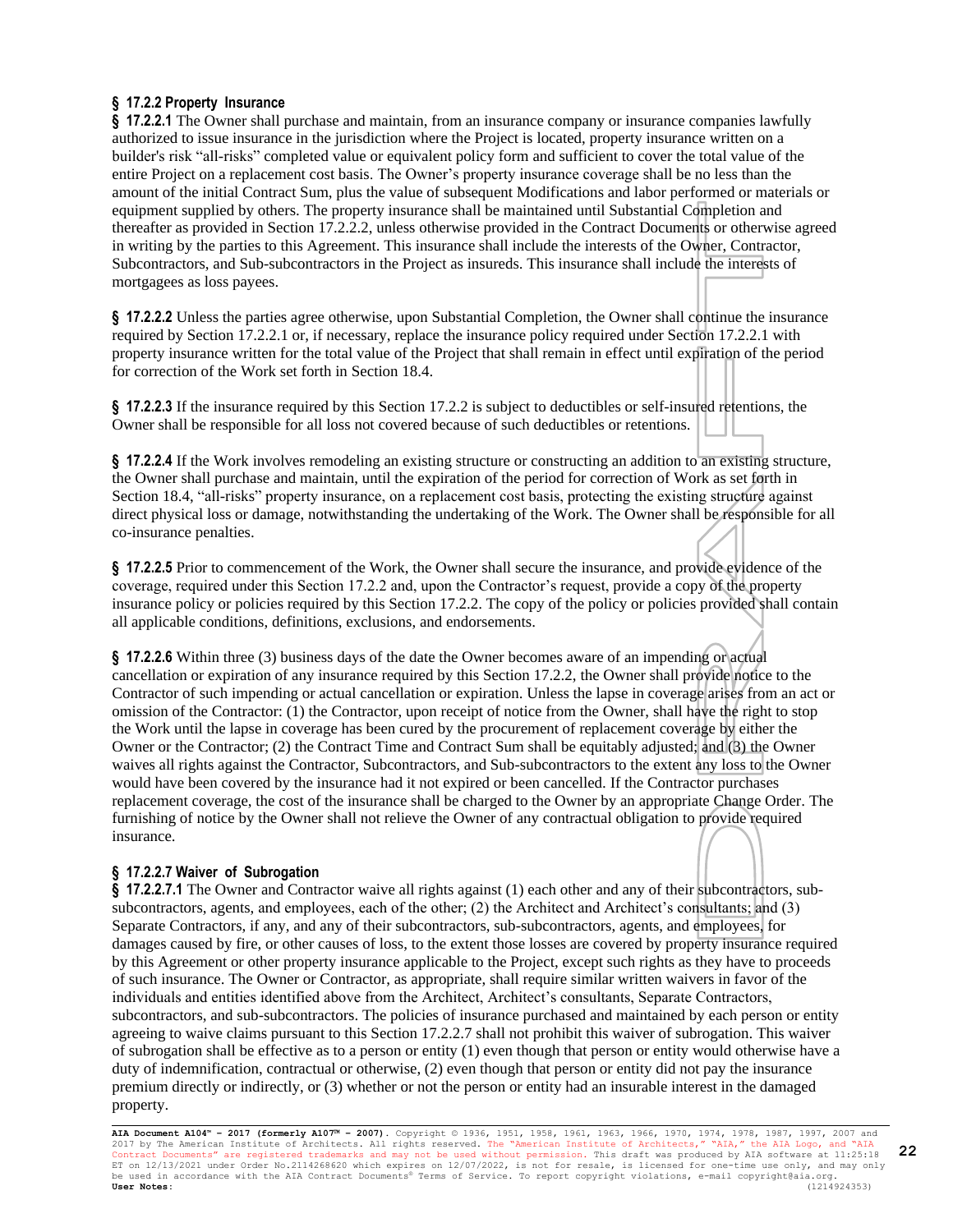**§ 17.2.2.7.2** If during the Project construction period the Owner insures properties, real or personal or both, at or adjacent to the site by property insurance under policies separate from those insuring the Project, or if after final payment property insurance is to be provided on the completed Project through a policy or policies other than those insuring the Project during the construction period, to the extent permissible by such policies, the Owner waives all rights in accordance with the terms of Section 17.2.2.7.1 for damages caused by fire or other causes of loss covered by this separate property insurance.

**§ 17.2.2.8** A loss insured under the Owner's property insurance shall be adjusted by the Owner as fiduciary and made payable to the Owner as fiduciary for the insureds, as their interests may appear, subject to requirements of any applicable mortgagee clause. The Owner shall pay the Architect and Contractor their just shares of insurance proceeds received by the Owner, and by appropriate agreements, written where legally required for validity, the Architect and Contractor shall make payments to their consultants and Subcontractors in similar manner.

# **§ 17.2.3 Other Insurance Provided by the Owner**

*(List below any other insurance coverage to be provided by the Owner and any applicable limits.)*

**Coverage Limits**

## **§ 17.3 Performance Bond and Payment Bond**

§ **17.3.1** The Owner shall have the right to require the Contractor to furnish a bonds in the amount of one hundred forty five thousand, six hundred dollars and no cents (\$145,600.00) covering faithful performance of the Contract and payment of obligations arising thereunder as stipulated in the Contract Documents on the date of execution of the Contract.

**§ 17.3.2** Upon the request of any person or entity appearing to be a potential beneficiary of bonds covering payment of obligations arising under the Contract, the Contractor shall promptly furnish a copy of the bonds or shall authorize a copy to be furnished.

# **ARTICLE 18 CORRECTION OF WORK**

**§ 18.1** The Contractor shall promptly correct Work rejected by the Architect or failing to conform to the requirements of the Contract Documents, whether discovered before or after Substantial Completion and whether or not fabricated, installed, or completed. Costs of correcting such rejected Work, including additional testing and inspections, the cost of uncovering and replacement, and compensation for the Architect's services and expenses made necessary thereby, shall be at the Contractor's expense, unless compensable under Section A.1.7.3 in Exhibit A, Determination of the Cost of the Work.

**§ 18.2** In addition to the Contractor's obligations under Section 9.4, if, within one year after the date of Substantial Completion of the Work or designated portion thereof or after the date for commencement of warranties established under Section 15.6.3, or by terms of an applicable special warranty required by the Contract Documents, any of the Work is found to be not in accordance with the requirements of the Contract Documents, the Contractor shall correct it promptly after receipt of notice from the Owner to do so unless the Owner has previously given the Contractor a written acceptance of such condition. The Owner shall give such notice promptly after discovery of the condition. During the one-year period for correction of Work, if the Owner fails to notify the Contractor and give the Contractor an opportunity to make the correction, the Owner waives the rights to require correction by the Contractor and to make a claim for breach of warranty.

**§ 18.3** If the Contractor fails to correct nonconforming Work within a reasonable time, the Owner may correct it in accordance with Section 8.3.

**§ 18.4** The one-year period for correction of Work shall be extended with respect to portions of Work first performed after Substantial Completion by the period of time between Substantial Completion and the actual completion of that portion of the Work.

**§ 18.5** The one-year period for correction of Work shall not be extended by corrective Work performed by the Contractor pursuant to this Article 18.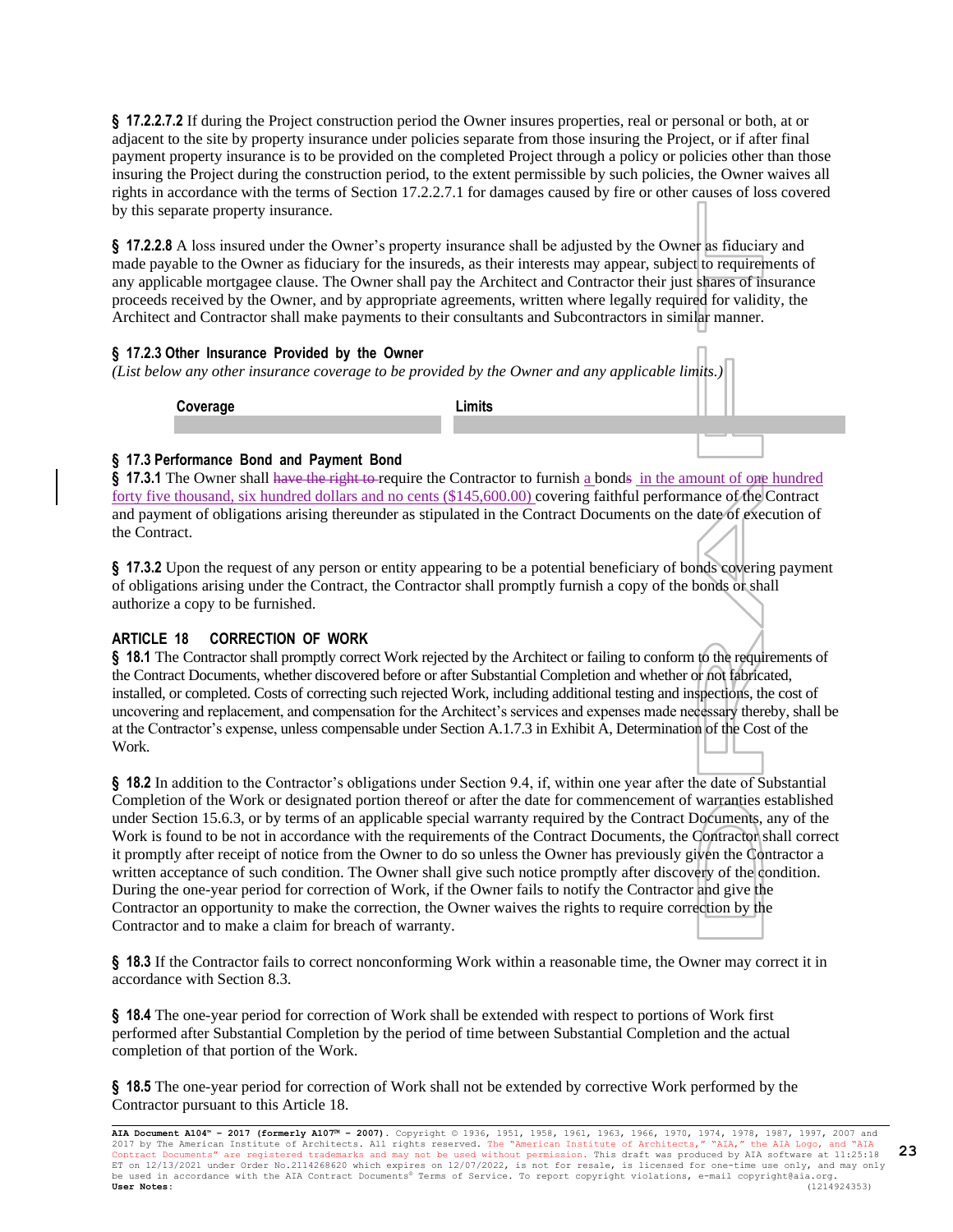## **ARTICLE 19 MISCELLANEOUS PROVISIONS**

#### **§ 19.1 Assignment of Contract**

Neither party to the Contract shall assign the Contract without written consent of the other, except that the Owner may, without consent of the Contractor, assign the Contract to a lender providing construction financing for the Project if the lender assumes the Owner's rights and obligations under the Contract Documents. The Contractor shall execute all consents reasonably required to facilitate such assignment.

## **§ 19.2 Governing Law**

The Contract shall be governed by the law of the place where the Project is located, excluding that jurisdiction's choice of law rules. If the parties have selected arbitration as the method of binding dispute resolution, the Federal Arbitration Act shall govern Section 21.6.

## **§ 19.3 Tests and Inspections**

Tests, inspections, and approvals of portions of the Work required by the Contract Documents or by applicable laws, statutes, ordinances, codes, rules and regulations, or lawful orders of public authorities shall be made at an appropriate time. Unless otherwise provided, the Contractor shall make arrangements for such tests, inspections, and approvals with an independent testing laboratory or entity acceptable to the Owner, or with the appropriate public authority, and shall bear all related costs of tests, inspections, and approvals. The Contractor shall give the Architect timely notice of when and where tests and inspections are to be made so that the Architect may be present for such procedures. The Owner shall bear costs of tests, inspections, or approvals that do not become requirements until after bids are received or negotiations concluded. The Owner shall directly arrange and pay for tests, inspections, or approvals where building codes or applicable laws or regulations so require.

**§ 19.4** The Owner's representative: *(Name, address, email address and other information)*

- « Joanie Fitzwater » « City of Greenfield » « Department of Planning » « 10 S. State Street » « Greenfield, IN 46140 »
- « jfitzwater@greenfieldin.org »

**§ 19.5** The Contractor's representative: *(Name, address, email address and other information)*

«Tom Marten Jr. » «Marten Construction – »Management » « » «5719 Lawton Loop E Dr » «Indianapolis, IN 46216 »  $\frac{\text{o: }317 - 475 - 0855}{\text{o: }317 - 475 - 0855}$ tamjr@martencm.com »

**§ 19.6** Neither the Owner's nor the Contractor's representative shall be changed without ten days' prior notice to the other party.

# **ARTICLE 20 TERMINATION OF THE CONTRACT**

## **§ 20.1 Termination by the Contractor**

If the Architect fails to certify payment as provided in Section 15.4.1 for a period of 30 days through no fault of the Contractor, or if the Owner fails to make payment as provided in Section 4.1.3 for a period of 30 days, the Contractor may, upon seven additional days' notice to the Owner and the Architect, terminate the Contract and recover from the Owner payment for Work executed, including reasonable overhead and profit, costs incurred by reason of such termination, and damages.

**AIA Document A104™ – 2017 (formerly A107™ – 2007).** Copyright © 1936, 1951, 1958, 1961, 1963, 1966, 1970, 1974, 1978, 1987, 1997, 2007 and 2017 by The American Institute of Architects. All rights reserved. The "American Institute of Architects," "AIA," the AIA Logo, and "AIA<br>Contract Documents" are registered trademarks and may not be used without permission. Contract Documents" are registered trademarks and may not be used without permission. This draft was produced by AIA software at 11:25:18<br>ET on 12/13/2021 under Order No.2114268620 which expires on 12/07/2022, is not for r be used in accordance with the AIA Contract Documents® Terms of Service. To report copyright violations, e-mail copyright@aia.org.<br> **User Notes:** (1214924353) **User Notes:** (1214924353) **24**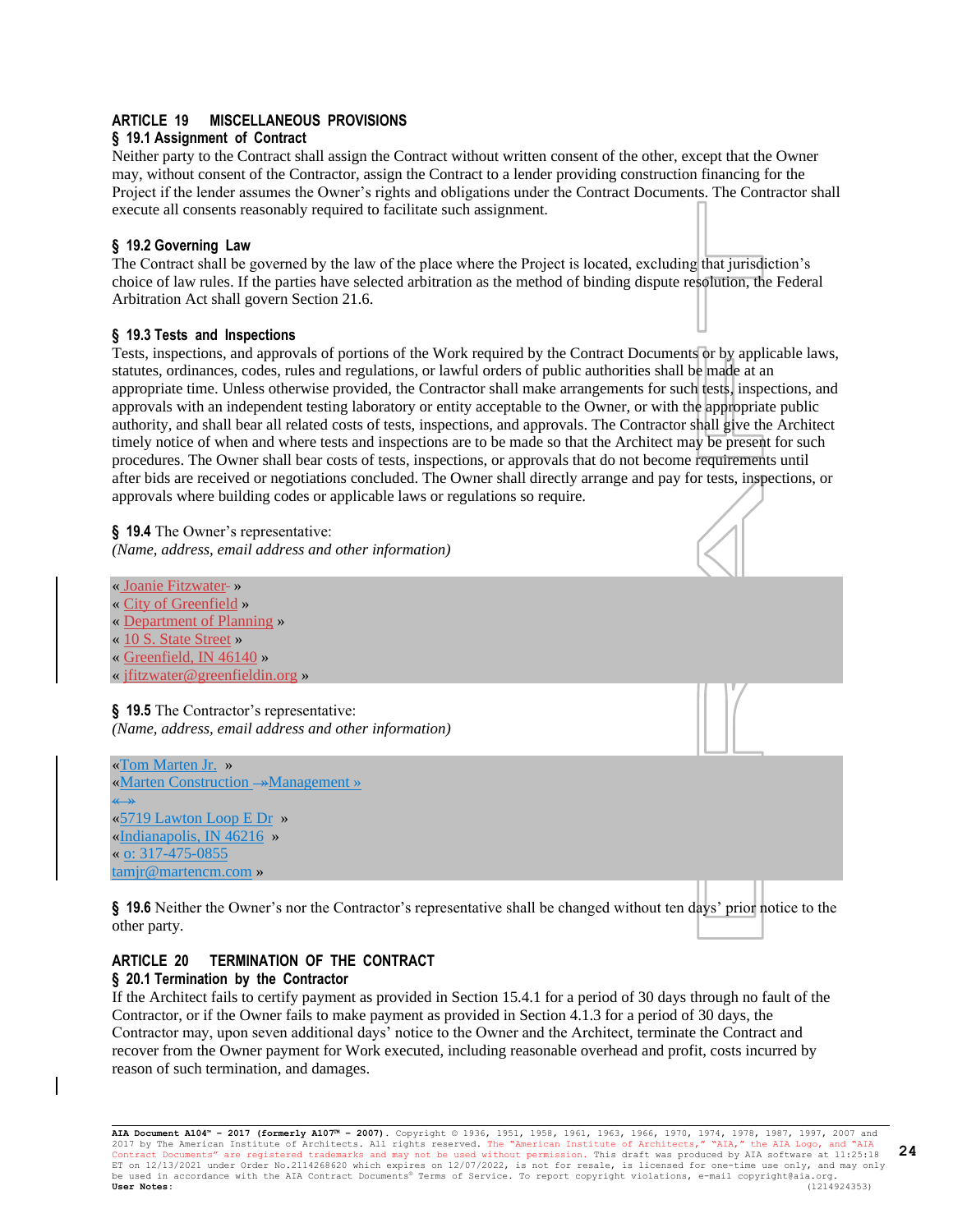**§ 20.1.1 CONTRACTOR Suspension of Work and Right to Terminate.** If, through no act or fault of CONTRACTOR, the Work is suspended for a period of more than ninety (90) days by OWNER or under an order of court of other public authority, Contractor may, upon thirty (30) days written notice to OWNER, terminate the Agreement and recover from OWNER payment for all Work executed. and any expense sustained.

## **§ 20.2 Termination by the Owner for Cause**

**§ 20.2.1** The Owner may terminate the Contract if the Contractor

- **.1** repeatedly refuses or fails to supply enough properly skilled workers or proper materials;
- **.2** fails to make payment to Subcontractors for materials or labor in accordance with the respective agreements between the Contractor and the Subcontractors;
- **.3** repeatedly disregards applicable laws, statutes, ordinances, codes, rules and regulations, or lawful orders of a public authority; or
- **.4** otherwise is guilty of substantial breach of a provision of the Contract Documents.

**§ 20.2.2** When any of the reasons described in Section 20.2.1 exists, the Owner, upon certification by the Architect that sufficient cause exists to justify such action, may, without prejudice to any other remedy the Owner may have and after giving the Contractor seven days' notice, terminate the Contract and take possession of the site and of all materials, equipment, tools, and construction equipment and machinery thereon owned by the Contractor and may finish the Work by whatever reasonable method the Owner may deem expedient. Upon request of the Contractor, the Owner shall furnish to the Contractor a detailed accounting of the costs incurred by the Owner in finishing the Work.

**§ 20.2.3** When the Owner terminates the Contract for one of the reasons stated in Section 20.2.1, the Contractor shall not be entitled to receive further payment until the Work is finished.

**§ 20.2.4** If the unpaid balance of the Contract Sum exceeds costs of finishing the Work, including compensation for the Architect's services and expenses made necessary thereby, and other damages incurred by the Owner and not expressly waived, such excess shall be paid to the Contractor. If such costs and damages exceed the unpaid balance, the Contractor shall pay the difference to the Owner. The amount to be paid to the Contractor or Owner, as the case may be, shall be certified by the Architect, upon application, and this obligation for payment shall survive termination of the Contract.

## **§ 20.3 Termination by the Owner for Convenience**

The Owner may, at any time, terminate the Contract for the Owner's convenience and without cause. The Owner shall pay the Contractor for Work executed.; and costs incurred by reason of such termination, including costs attributable to termination of Subcontracts; and a termination fee, if any, as follows: (Insert the amount of or method for determining the fee payable to the Contractor by the Owner following a termination for the Owner's convenience, if any.)

#### « »

## **ARTICLE 21 CLAIMS AND DISPUTES**

**§ 21.1** Claims, disputes, and other matters in question arising out of or relating to this Contract, including those alleging an error or omission by the Architect but excluding those arising under Section 16.2, shall be referred initially to the Architect for decision. Such matters, except those waived as provided for in Section 21.11 and Sections 15.7.3 and 15.7.4, shall, after initial decision by the Architect or 30 days after submission of the matter to the Architect, be subject to mediation as a condition precedent to binding dispute resolution.

## **§ 21.2 Notice of Claims**

**§ 21.2.1** Claims by either the Owner or Contractor, where the condition giving rise to the Claim is first discovered prior to expiration of the period for correction of the Work set forth in Section 18.2, shall be initiated by notice to the Architect within 21 days after occurrence of the event giving rise to such Claim or within 21 days after the claimant first recognizes the condition giving rise to the Claim, whichever is later.

**§ 21.2.2** Claims by either the Owner or Contractor, where the condition giving rise to the Claim is first discovered after expiration of the period for correction of the Work set forth in Section 18.2, shall be initiated by notice to the other party.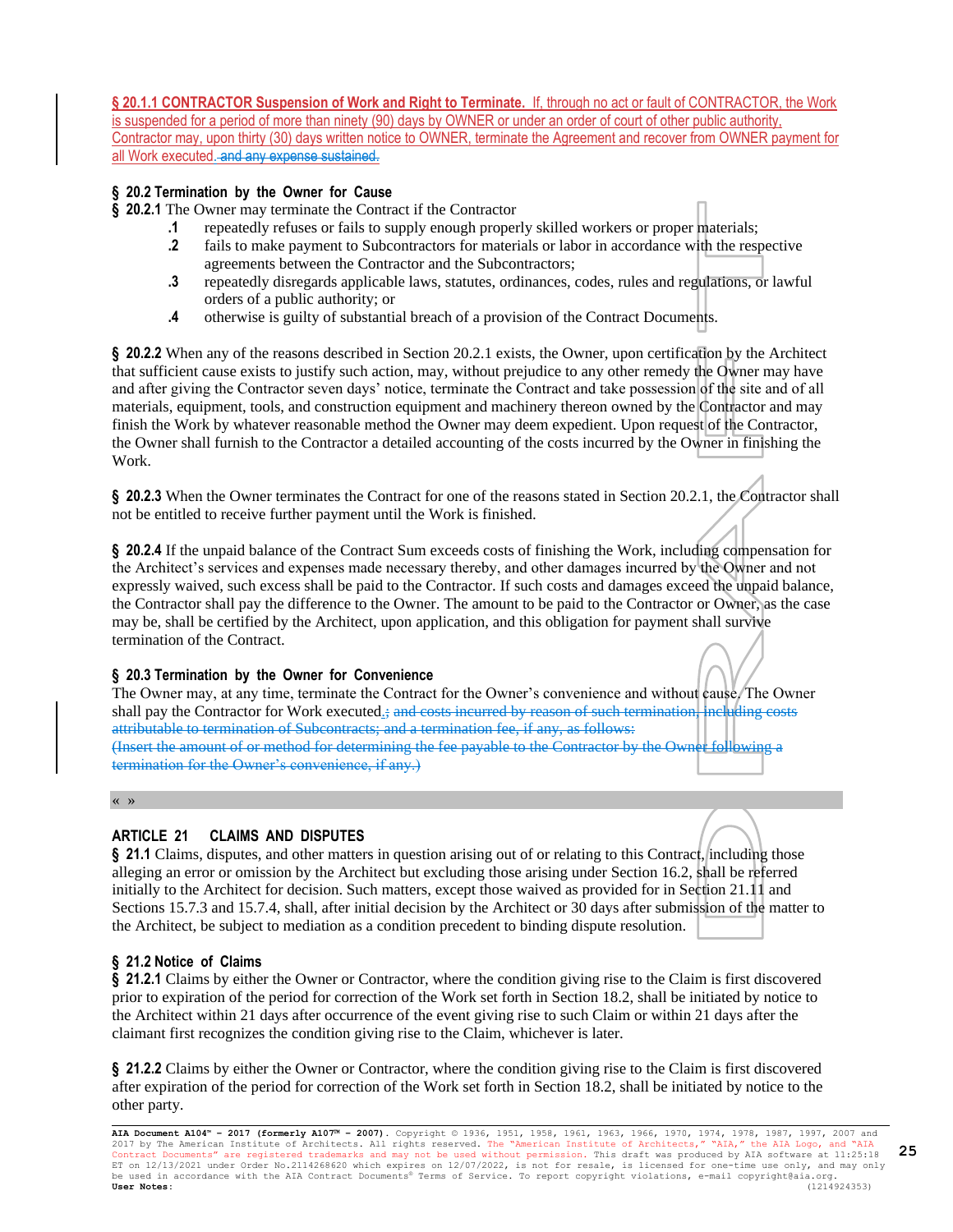## **§ 21.3 Time Limits on Claims**

The Owner and Contractor shall commence all claims and causes of action against the other and arising out of or related to the Contract in accordance with the requirements of the final dispute resolution method selected in this Agreement whether in contract, tort, breach of warranty, or otherwise, within the period specified by applicable law, but in any case not more than 10 years after the date of Substantial Completion of the Work. The Owner and Contractor waive all claims and causes of action not commenced in accordance with this Section 21.3.

**§ 21.4** If a claim, dispute or other matter in question relates to or is the subject of a mechanic's lien, the party asserting such matter may proceed in accordance with applicable law to comply with the lien notice or filing deadlines.

**§ 21.5** The parties shall endeavor to resolve their disputes by mediation which, unless the parties mutually agree otherwise, shall be administered by the American Arbitration Association in accordance with their Construction Industry Mediation Procedures in effect on the date of this Agreement. A request for mediation shall be made in writing, delivered to the other party to this Agreement, and filed with the person or entity administering the mediation. The request may be made concurrently with the binding dispute resolution but, in such event, mediation shall proceed in advance of binding dispute resolution proceedings, which shall be stayed pending mediation for a period of 60 days from the date of filing, unless stayed for a longer period by agreement of the parties or court order. If an arbitration is stayed pursuant to this Section, the parties may nonetheless proceed to the selection of the arbitrator(s) and agree upon a schedule for later proceedings.

**§ 21.6** If the parties have selected arbitration as the method for binding dispute resolution in this Agreement, any claim, subject to, but not resolved by, mediation shall be subject to arbitration which, unless the parties mutually agree otherwise, shall be administered by the American Arbitration Association, in accordance with the Construction Industry Arbitration Rules in effect on the date of this Agreement. Demand for arbitration shall be made in writing, delivered to the other party to the Contract, and filed with the person or entity administering the arbitration. The award rendered by the arbitrator or arbitrators shall be final, and judgment may be entered upon it in accordance with applicable law in any court having jurisdiction thereof.

**§ 21.7** Subject to the rules of the American Arbitration Association or other applicable arbitration rules, either party, at its sole discretion, may consolidate an arbitration conducted under this Agreement with any other arbitration to which it is a party provided that (1) the arbitration agreement governing the other arbitration permits consolidation; (2) the arbitrations to be consolidated substantially involve common questions of law or fact; and (3) the arbitrations employ materially similar procedural rules and methods for selecting arbitrator(s).

**§ 21.8** Subject to the rules of the American Arbitration Association or other applicable arbitration rules, any party to an arbitration may include by joinder persons or entities substantially involved in a common question of law or fact whose presence is required if complete relief is to be accorded in arbitration provided that the party sought to be joined consents in writing to such joinder. Consent to arbitration involving an additional person or entity shall not constitute consent to arbitration of a Claim not described in the written Consent.

**§ 21.9** The foregoing agreement to arbitrate and other agreements to arbitrate with an additional person or entity duly consented to by parties to this Agreement, shall be specifically enforceable under applicable law in any court having jurisdiction thereof.

## **§ 21.10 Continuing Contract Performance**

Pending final resolution of a Claim, except as otherwise agreed in writing, the Contractor shall proceed diligently with performance of the Contract and the Owner shall continue to make payments in accordance with the Contract Documents.

## **§ 21.11 Waiver of Claims for Consequential Damages**

The Contractor and Owner waive claims against each other for consequential damages arising out of or relating to this Contract. This mutual waiver includes

**.1** damages incurred by the Owner for rental expenses, for losses of use, income, profit, financing, business and reputation, and for loss of management or employee productivity or of the services of such persons; and